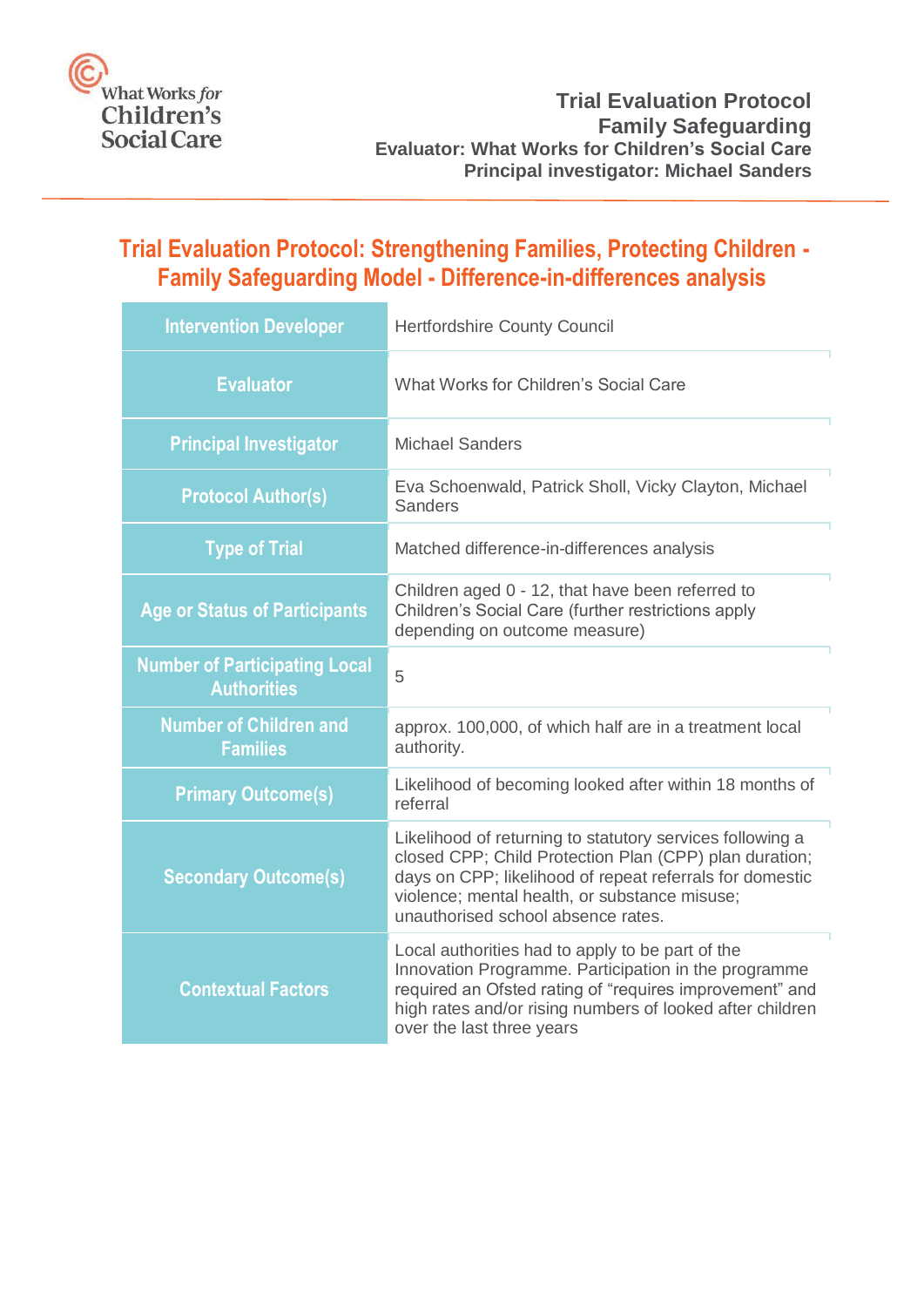# **Table of contents**

<span id="page-1-1"></span><span id="page-1-0"></span>

| Trial Evaluation Protocol: Strengthening Families, Protecting Children - Family<br><b>Safeguarding Model - Difference-in-differences analysis</b>                                                                                                                                          | 1                                                               |
|--------------------------------------------------------------------------------------------------------------------------------------------------------------------------------------------------------------------------------------------------------------------------------------------|-----------------------------------------------------------------|
| <b>Table of contents</b>                                                                                                                                                                                                                                                                   | $\overline{2}$                                                  |
| <b>Background and Problem Statement</b><br>Strengthening Families, Protecting Children<br><b>Family Safeguarding</b>                                                                                                                                                                       | $\overline{2}$<br>3<br>3                                        |
| <b>Context</b>                                                                                                                                                                                                                                                                             | $\overline{4}$                                                  |
| <b>Impact Evaluation</b><br>Aims<br><b>Research questions</b><br>Design<br>Matching<br>Sample size / MDES calculations<br><b>Outcome measures</b><br>Primary outcome measure<br>Secondary outcome measures<br>Analysis plan<br><b>Sensitivity Analysis</b><br><b>Cost Benefit Analysis</b> | 6<br>6<br>6<br>6<br>8<br>11<br>12<br>12<br>12<br>14<br>17<br>19 |
| <b>Timeline</b>                                                                                                                                                                                                                                                                            | 20                                                              |
| <b>Ethics &amp; Participation</b>                                                                                                                                                                                                                                                          | 21                                                              |
| <b>Registration</b>                                                                                                                                                                                                                                                                        | 21                                                              |
| <b>Data protection</b>                                                                                                                                                                                                                                                                     | 21                                                              |
| <b>Personnel</b>                                                                                                                                                                                                                                                                           | 23                                                              |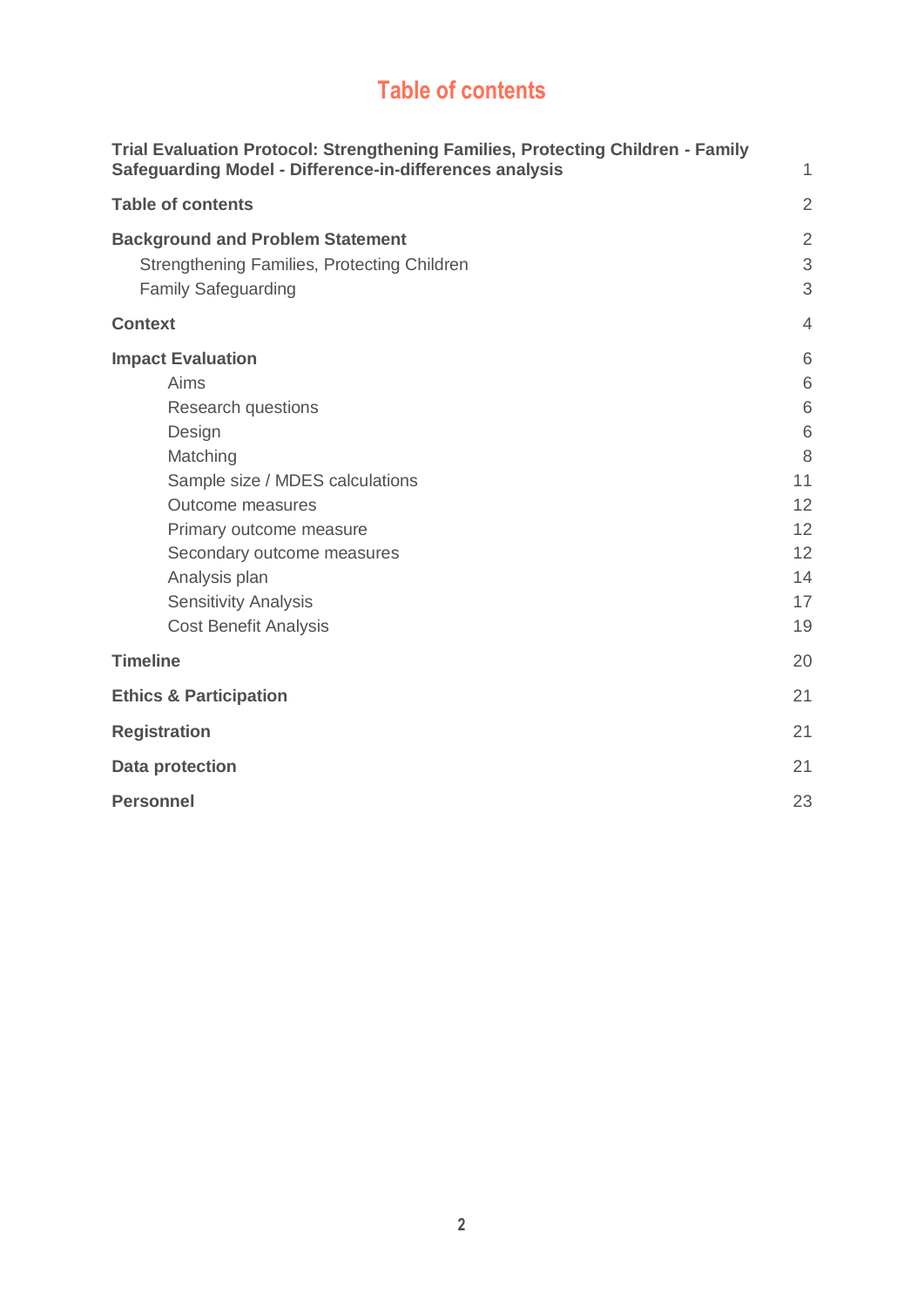# **Background and Problem Statement**

## <span id="page-2-0"></span>**Strengthening Families, Protecting Children**

This evaluation is part of Strengthening Families, Protecting Children (SFPC), a five-year Department for Education funded programme supporting 18 local authorities to improve work with families and safely reduce the number of children entering care. SFPC will support selected local authorities to adopt and adapt one of three [children's social care innovation](https://www.gov.uk/government/publications/childrens-social-care-innovation-programme)  [programme](https://www.gov.uk/government/publications/childrens-social-care-innovation-programme) projects in their own area.

The three projects are:

- Leeds Family Valued
- Family Safeguarding Hertfordshire
- North Yorkshire's No Wrong Door

What Works for Children's Social Care (WWCSC) is conducting a four-part evaluation for each model:

- A **pilot evaluation** in one 'Trailblazer' local authority (LA). This local authority is the first in this evaluation to implement to model.
- This is followed by an **impact evaluation** of the model in five subsequent local authorities, with a stepped wedge cluster Randomised Controlled Trial (RCT) design.
- This is accompanied by an **Implementation and Process Evaluation (IPE)** across these same five local authorities, to understand the delivery during the rollout of the model.
- Given the challenges the COVID-19 pandemic poses to evaluating a stepped-wedge RCT, a **difference-in-differences analysis** will be conducted to provide an additional approach to analysing the programmes' effects and to increase the robustness of the impact evaluation estimates.

This document sets out the protocol for the difference-in-differences evaluation of Family Safeguarding.<sup>1</sup>

### <span id="page-2-1"></span>**Family Safeguarding**

 $\overline{a}$ 

The Family Safeguarding Model was developed in Hertfordshire with support from the Department for Education's Innovation Programme. Its delivery in Hertfordshire was evaluated by academics at Cardiff University and the University of Bedfordshire.<sup>2</sup>

The intervention supports a whole-system change to a local authority's child protection approach for children up to adolescence, focusing on supporting the needs of both children and adults in order that children can safely remain within their families. This involves:

● Establishing multi-disciplinary teams where specialist adult practitioners in domestic abuse, mental health and substance misuse are co-located with social workers under a unified management structure. This enables a multi-disciplinary whole family response through direct assessment and support from specialist adult practitioners

<sup>&</sup>lt;sup>1</sup> The protocol for the IPE and RCT can be found under [https://whatworks-csc.org.uk/wp](https://whatworks-csc.org.uk/wp-content/uploads/WWCSC_Family-Safeguarding_TP_Final_V1.pdf)[content/uploads/WWCSC\\_Family-Safeguarding\\_TP\\_Final\\_V1.pdf.](https://whatworks-csc.org.uk/wp-content/uploads/WWCSC_Family-Safeguarding_TP_Final_V1.pdf)

<sup>&</sup>lt;sup>2</sup> Forrester, D., Lynch, A., Bostock, L., Newlands, F., Preston, B. & Cary, A. (2017) Family Safeguarding Hertfordshire: Evaluation Report. Department for Education: London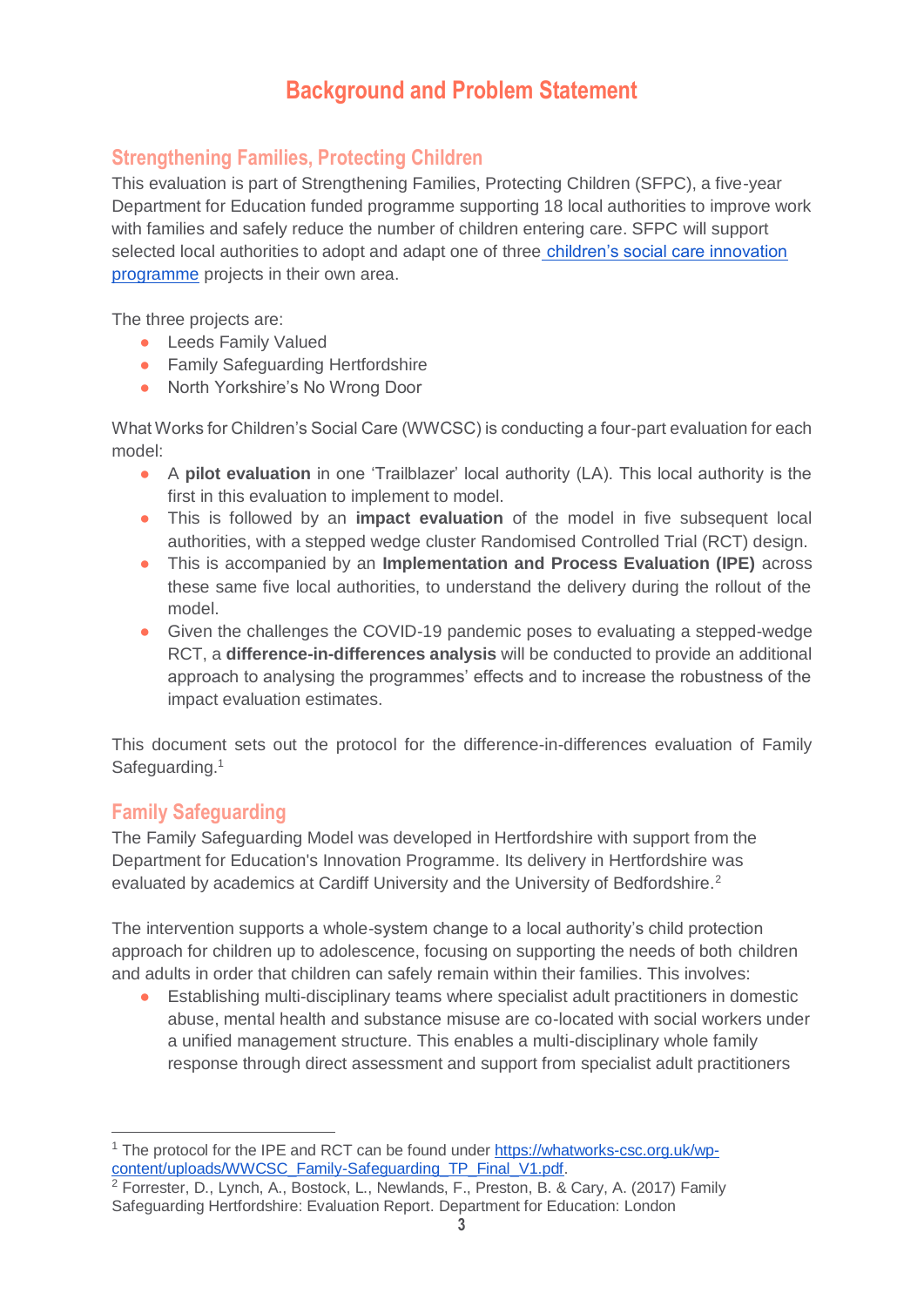as well as multi-professional group case discussions and sharing of knowledge and skills across disciplines.

- Use of Motivational Interviewing (MI) as a framework for practice for all staff. Staff undergo training and ongoing skills development workshops and follow a structured solution-focussed intervention programme with families which aims to work collaboratively with families and increase engagement.
- Using an electronic assessment workbook which provides a single data tool for all professionals and links to the work programme. This increases ease of information sharing between professionals and reduces social worker time spent recording and sharing information.

Social workers trained in Motivational Interviewing may see wider benefits to their practice. However, the full Family Safeguarding package, i.e. the involvement of adult specialist practitioners, is primarily expected to support cases where the primary referral reasons relate to child abuse or neglect from within the family. The model developers also recommend that this Family Safeguarding work is facilitated where cases with contextual safeguarding or other non-family based risk factors are held by separate teams (sometimes called Adolescent Teams). Although this is the preferred approach, local variation in system structure may mean that this preferred structure is not always possible. However even in teams with a wider remit the core Family Safeguarding work would still take place primarily where safeguarding risks come from within the family.

Although terminology will vary in each authority, throughout this protocol, 'children's safeguarding teams' is used to refer to social work teams undertaking safeguarding and child protection functions before the introduction of the family safeguarding model, while 'family safeguarding teams' is used to refer to these such teams after the introduction of the family safeguarding model.

## **Context**

<span id="page-3-0"></span>The difference-in-differences (DiD), IPE and RCT parts of the evaluation will be undertaken in the local authorities funded by the Department for Education to introduce Family Safeguarding as part of the Strengthening Families, Protecting Children programme, with the exception of the Trailblazer who is participating in a separate pilot evaluation. These local authorities are due to launch Family Safeguarding at a minimum of four-month intervals beginning in September 2020.<sup>3</sup> In the order they will be rolled out, these local authorities are Walsall, Lancashire, Telford & Wrekin, Wandsworth and Swindon.<sup>4</sup>

All authorities had a judgement of 'requires improvement to be good' at the point at which they applied for the programme. However, at the point of rollout to the first local authority, Children's Services in three of these authorities (Walsall, Lancashire and Wandsworth) have an Ofsted judgement of 'requires improvement to be good', while Swindon received a judgement of 'good' in July 2019 and Telford & Wrekin received a judgement of 'outstanding' in January 2020. These authorities were selected by the Department for Education to participate in the programme due to having high rates of children looked after compared to

<sup>&</sup>lt;sup>3</sup> Originally, the intervals were due to be six-months. Delays in implementation due to the ongoing COVID-19 pandemic have meant that some of the timings have shifted and local authorities are implementing the model in less than 6 month intervals for some wedges.

<sup>&</sup>lt;sup>4</sup> Note that the order and length of intervals might be at risk of changing due to the implications of COVID-19 for the programme implementation.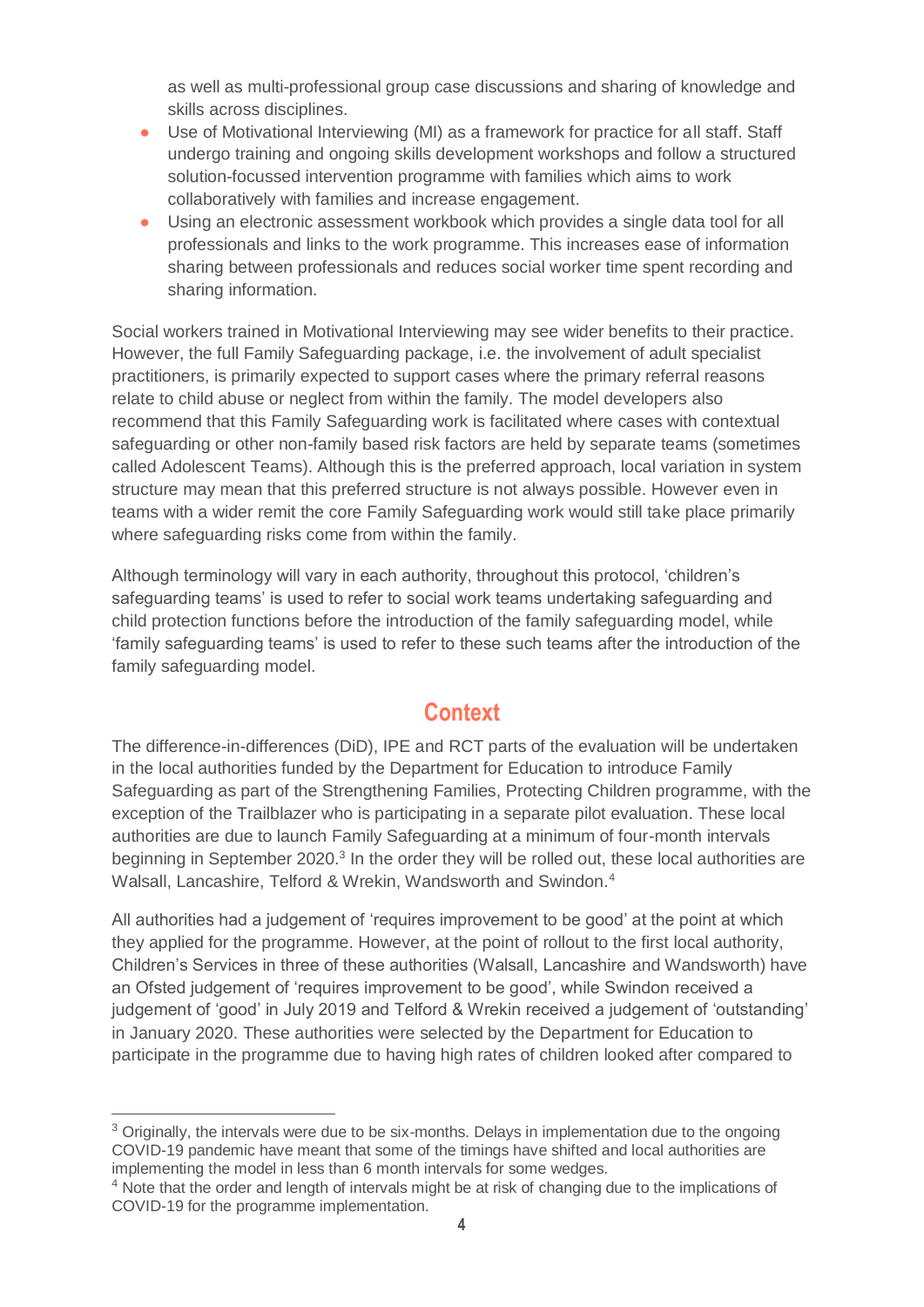their local authority statistical neighbour median over the last 3 years, and/or rising rates of children looked after in each of the last 3 years.

York Consulting has conducted a process evaluation of Family Safeguarding in four additional local authorities, namely Peterborough, Luton, Bracknell Forest and West Berkshire.<sup>5</sup>

In the DiD analysis, we will use the five local authorities named above as our treatment group, and produce a comparison group from other local authorities that follow similar trends over time to these treatment local authorities.

The ongoing impact evaluation of Family Safeguarding by What Works for Children's Social Care uses a Stepped Wedge Cluster Randomised Controlled Trial design to estimate the impacts of Family Safeguarding on children and families. While this design was chosen because of its robustness, the COVID-19 pandemic affects local authorities differently, making them less comparable in an RCT set-up without additional comparator local authorities.

Furthermore, there have been a number of changes to the timings of implementation, and it is likely that more may follow. Specifically, so far there has been a shortening of the gaps between go live dates. Smaller gaps between the go-live dates mean that we have less data points in each stage of the implementation, which makes it harder to clearly attribute changes that occur over time to the implementation of the model.

In addition to this, it seems possible that there may be changes to the order in which local authorities go live. Changes to the order threaten the randomised nature of the design, which can lead to significant differences between local authorities that implemented the model first compared to those that implement at a later stage. This can make it harder to estimate a causal effect of the model.

The difference-in-differences analysis can provide a second lense through which to analyse the programme, which rests on different assumptions and is thus not reliant on the order of implementation. Additionally, the difference-in-differences analysis will aim to take the differential effect of COVID-19 on different local authorities into account, by choosing comparator local authorities for each of the five local authorities implementing the Family Safeguarding model, where the trends in outcomes before implementation of the model are most similar to the Family Safeguarding local authority. This approach will thus choose comparator local authorities that have had similar developments in their outcomes for children and families before and during the pandemic, to make the groups as comparable as possible. For local authorities that have implemented the model before or during the pandemic, this matching approach will only provide limited improvements since the main effects of COVID-19 might only occur in the period that is not part of the matching dataset.

<sup>&</sup>lt;sup>5</sup> The process and impact evaluation conducted by York Consulting includes a series of case studies and interviews and a cost-benefit analysis using a Fiscal Return on Investment model. See: [https://assets.publishing.service.gov.uk/government/uploads/system/uploads/attachment\\_data/file/93](https://assets.publishing.service.gov.uk/government/uploads/system/uploads/attachment_data/file/932367/Hertfordshire_Family_Safeguarding.pdf) [2367/Hertfordshire\\_Family\\_Safeguarding.pdf.](https://assets.publishing.service.gov.uk/government/uploads/system/uploads/attachment_data/file/932367/Hertfordshire_Family_Safeguarding.pdf)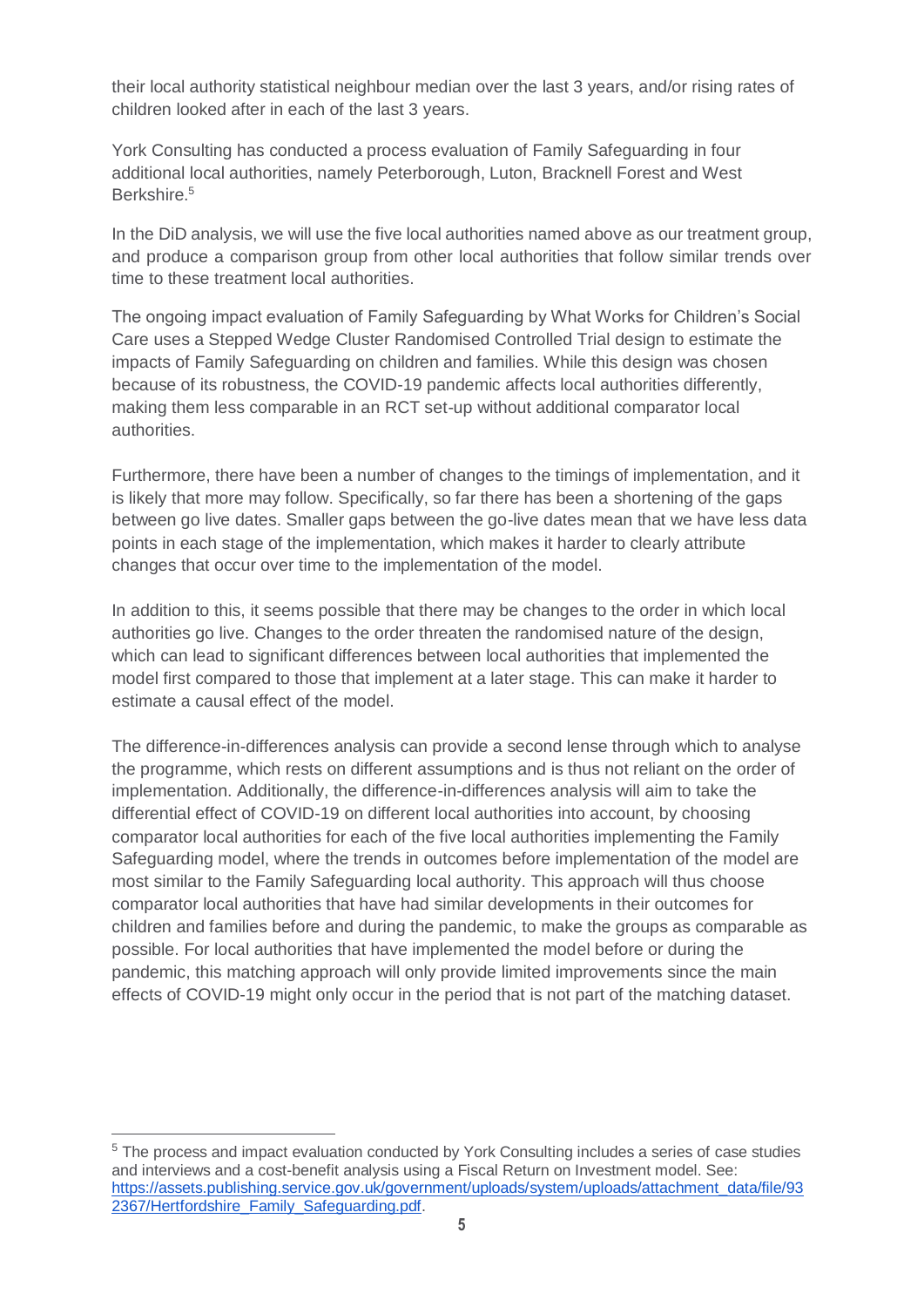# **Impact Evaluation**

## <span id="page-5-1"></span><span id="page-5-0"></span>**Aims**

Family Safeguarding was first implemented in Hertfordshire and demonstrated promising results. However, the original evaluation was conducted using a pre-post design. The current evaluation uses a triangulation of results from a stepped wedge cluster randomised controlled trial approach and a difference-in-differences analysis to provide a more robust evaluation of the impacts of Family Safeguarding when scaled to five other local authorities and provide an estimate of the impact on children and families on key outcomes.

## <span id="page-5-2"></span>**Research questions**

While the Family Safeguarding model is a whole system reform that aims to affect multiple parties engaged with Children's Services, the key measure of the programme's success used in this impact evaluation, is whether it achieves one of its primary goals - namely reducing the number of children looked after. The population of interest are children who have been referred to children's social care and are under the age of 13 at the time of referral. This is the primary age group that the Family Safeguarding teams in the developer local authority Hertfordshire work with and is designed to impact. While Safeguarding teams can in theory work with adolescents as well, safeguarding concerns among adolescents are more likely to become contextual which in some local authorities are specifically addressed by adolescent teams. We assess the following primary research question of interest:

1. What is the impact of Family Safeguarding on the likelihood of children becoming looked after?

Given the multifaceted nature of the model, we also expect to see changes in other important, but secondary outcomes, such as a reduction in the likelihood of children returning to statutory services. For some of these secondary outcomes our population of interest is either expanded, or further restricted, as detailed in the difference-in-differences Design Table below. To provide a more thorough assessment of the model's impacts, we address the following secondary research questions:

- 2. What is the impact of Family Safeguarding on the time spent on child protection plans?
- 3. What is the impact of Family Safeguarding on the likelihood of children being rereferred for parental substance misuse, domestic violence or parental mental health issues?
- 4. What is the impact of Family Safeguarding on the unauthorised school absence rates of children referred to children's social care?

## <span id="page-5-3"></span>**Design**

The design of the analysis is a difference-in-differences (DiD) design. The unit of analysis is at the individual level to optimise the power to detect an effect within the constraints of the project.

In a DiD design, we are comparing the change over time in outcomes in the local authorities implementing Family Safeguarding ("treatment group") with the change in outcomes in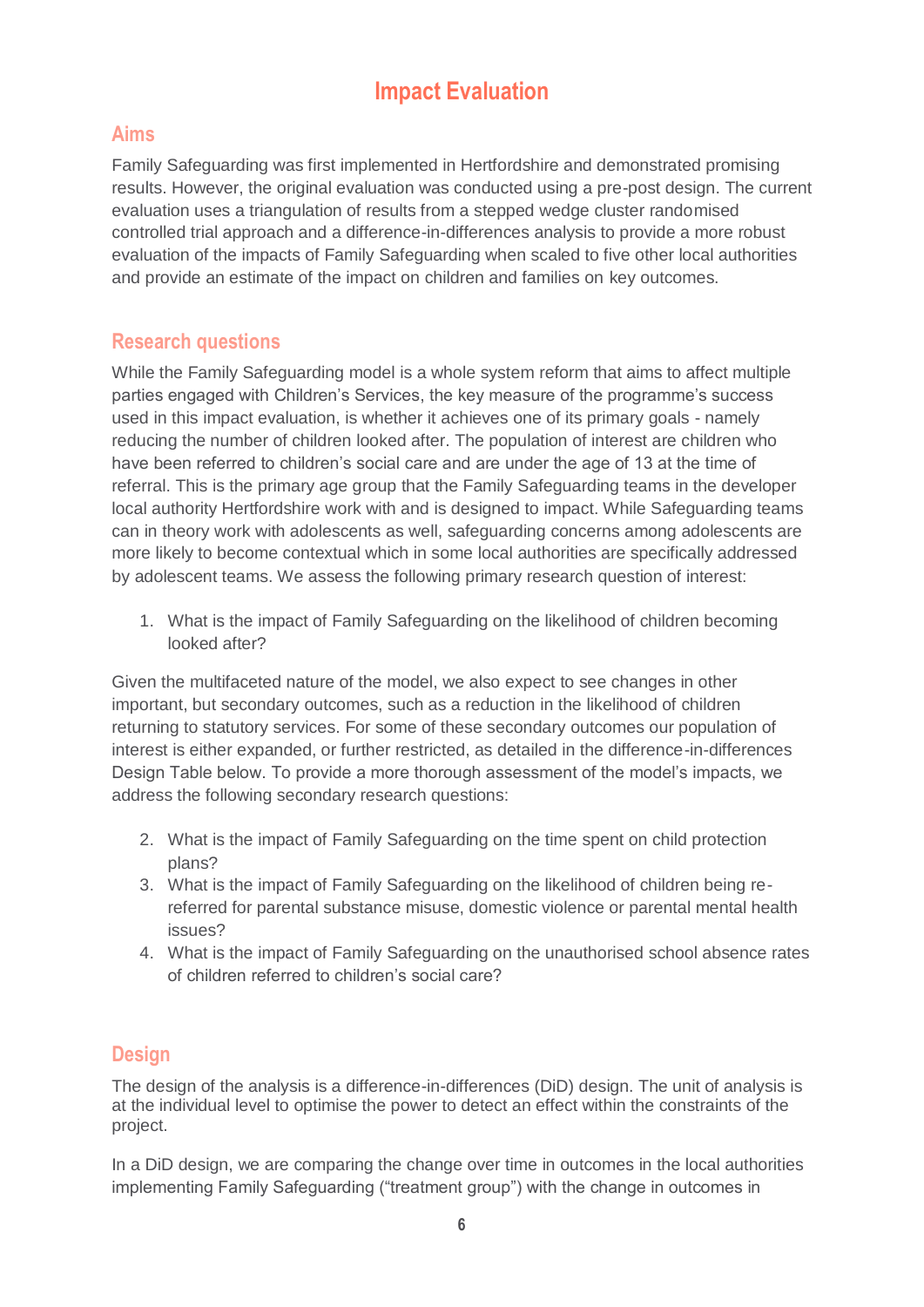comparator local authorities ("comparison group"). Each local authority implementing Family Safeguarding will be matched to comparator local authorities that have not implemented Family Safeguarding. More information on the matching procedure is detailed below.

This analysis is intended to complement the stepped wedge RCT analysis conducted by WWCSC. The pandemic has affected the Family Safeguarding local authorities to different degrees (e.g. in the form of delays to implementation, moving to remote working, etc.) Since an RCT relies on the assumption of treatment being random, this threatens the robustness of the RCT analysis for several reasons. Firstly, changes to the order of implementations can threaten the randomised element of the stepped wedge design. Secondly, shortening the gaps between local authorities going operationally live reduces our chance of being able to detect the impact of the programme as all five local authorities serve as the comparison group to each other. Thirdly, Covid may impact local authorities in different ways which causes concern for the design due to the small number of sites involved as it can change trends in outcomes over time and affect the degree of comparability between the five local authorities. a In order to counteract these risk, a difference-in-differences approach will help by comparing local authorities with similar trends in outcomes before *and* during the pandemic (before the implementation of the Family Safeguarding model in the selected authorities), thus making the comparator groups as similar as possible to the five local authorities implementing Family Safeguarding.

| <b>Trial type and number of arms</b> |          | Difference-in-differences                                                                                                                                                                         |  |
|--------------------------------------|----------|---------------------------------------------------------------------------------------------------------------------------------------------------------------------------------------------------|--|
| <b>Unit of analysis</b>              |          | Individual (child/young person)                                                                                                                                                                   |  |
|                                      | variable | Whether or not the child has become looked after                                                                                                                                                  |  |
| <b>Primary</b><br>outcome            | measure  | Coded 1 if the child has become looked after at any<br>point within 18 months of the referral. Coded 0 if the<br>child has not become looked after within this period.                            |  |
|                                      | sample   | Children aged 0-12 that have been referred within the<br>trial period.                                                                                                                            |  |
|                                      | variable | CPP plan duration                                                                                                                                                                                 |  |
| <b>Secondary</b><br>outcome 1        | measure  | Discrete variable equal to the number of days that<br>the child has been on a single CPP. Plan length is<br>recorded up to 12 months from the start of the CPP<br>and censored for larger values. |  |
|                                      | sample   | Children aged 0-12 that have been referred within<br>the trial period and that also started a CPP within 6<br>months of the initial referral start date.                                          |  |
|                                      | variable | Days on CPPs                                                                                                                                                                                      |  |
| <b>Secondary</b><br>outcome 2        | measure  | Discrete variable equal to the number of days that<br>the child has been on CPPs over a period of 18<br>months from initial referral.                                                             |  |
|                                      | sample   | Children aged 0-12 that have been referred within<br>the trial period.                                                                                                                            |  |
| <b>Secondary</b><br>outcome 3        | variable | Repeat referrals for parental substance misuse,<br>parental mental health or domestic violence                                                                                                    |  |

|  |  |  | Table 1: Outcome variables definition and measurement |
|--|--|--|-------------------------------------------------------|
|  |  |  |                                                       |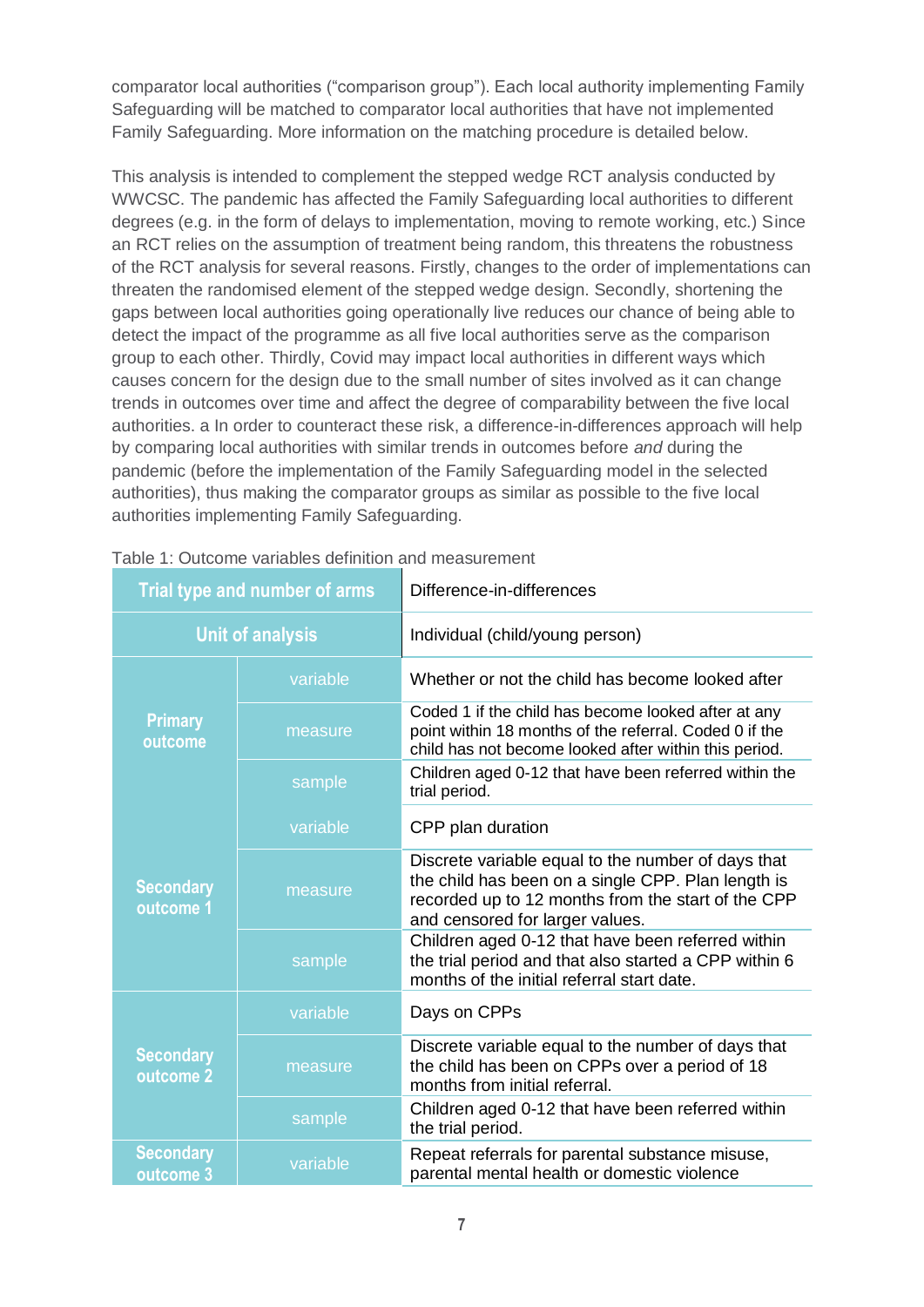|                               | measure  | Coded 1 if the child has been re-referred within 18<br>months of an initial referral where the factors<br>identified at the end of the assessment following the<br>first referral included either parental substance<br>misuse, parental mental health, or domestic<br>violence. As measured 18 months after first referral.<br>Coded 0 if not re-referred within 18 months. |
|-------------------------------|----------|------------------------------------------------------------------------------------------------------------------------------------------------------------------------------------------------------------------------------------------------------------------------------------------------------------------------------------------------------------------------------|
|                               | sample   | Children aged 0-12 that have been referred within<br>the trial period. The factors identified at assessment<br>must include parental substance misuse, domestic<br>violence, or parental mental health.                                                                                                                                                                      |
| <b>Secondary</b><br>outcome 4 | variable | Unauthorised school absence rates (exploratory)                                                                                                                                                                                                                                                                                                                              |
|                               | measure  | Continuous variable equal to the percentage of<br>sessions missed due to unauthorised absence out<br>of all the school sessions the child was expected to<br>attend for the three terms that start after the initial<br>referral date.                                                                                                                                       |
|                               | sample   | Children aged 0-12 that have been referred within<br>the trial period.                                                                                                                                                                                                                                                                                                       |

We will use administrative, secondary data for the analysis.The administrative data will be requested from the ONS' National Pupil Database (NPD) via the Secure Research Service (SRS).

### <span id="page-7-0"></span>**Matching**

#### **Local Authority Level Matching**

We match treatment local authorities to control local authorities that most closely resemble them in the prior trends in outcome variables before the implementation of Family Safeguarding. We will then analyse individual-level data from the treatment and control local authorities.

#### **Exclusion Criteria**

We select control local authorities from all English local authorities with children's social care services excluding:

- Local authorities also using Family Safeguarding (or due to start using Family Safeguarding as part of the Innovation Programme).
- Local authorities which are likely to experience "contamination" from the local authorities implementing Family Safeguarding as they are partners in the Partners in Practice programme<sup>6</sup>
- Local authorities for which we have fewer than two vears of data prior to the implementation of their matched local authorities' implementation of Family Safeguarding.

#### **Matching on parallel trends**

 $\overline{a}$ 

The identifying assumption in a DiD analysis is that there are parallel trends in outcomes between the treatment and comparator local authorities that would have continued if not for the implementation of the programme. While this assumption cannot be definitively proven, we can increase the likelihood by choosing as comparator local authorities the authorities whose trends in outcome variables match the treatment local authorities' as closely as possible prior to the introduction of Family Safeguarding. We match on local authority level

<sup>&</sup>lt;sup>6</sup> Innovation Programme. Partners in Practice. [https://innovationcsc.co.uk/partners-in-practice/.](https://innovationcsc.co.uk/partners-in-practice/)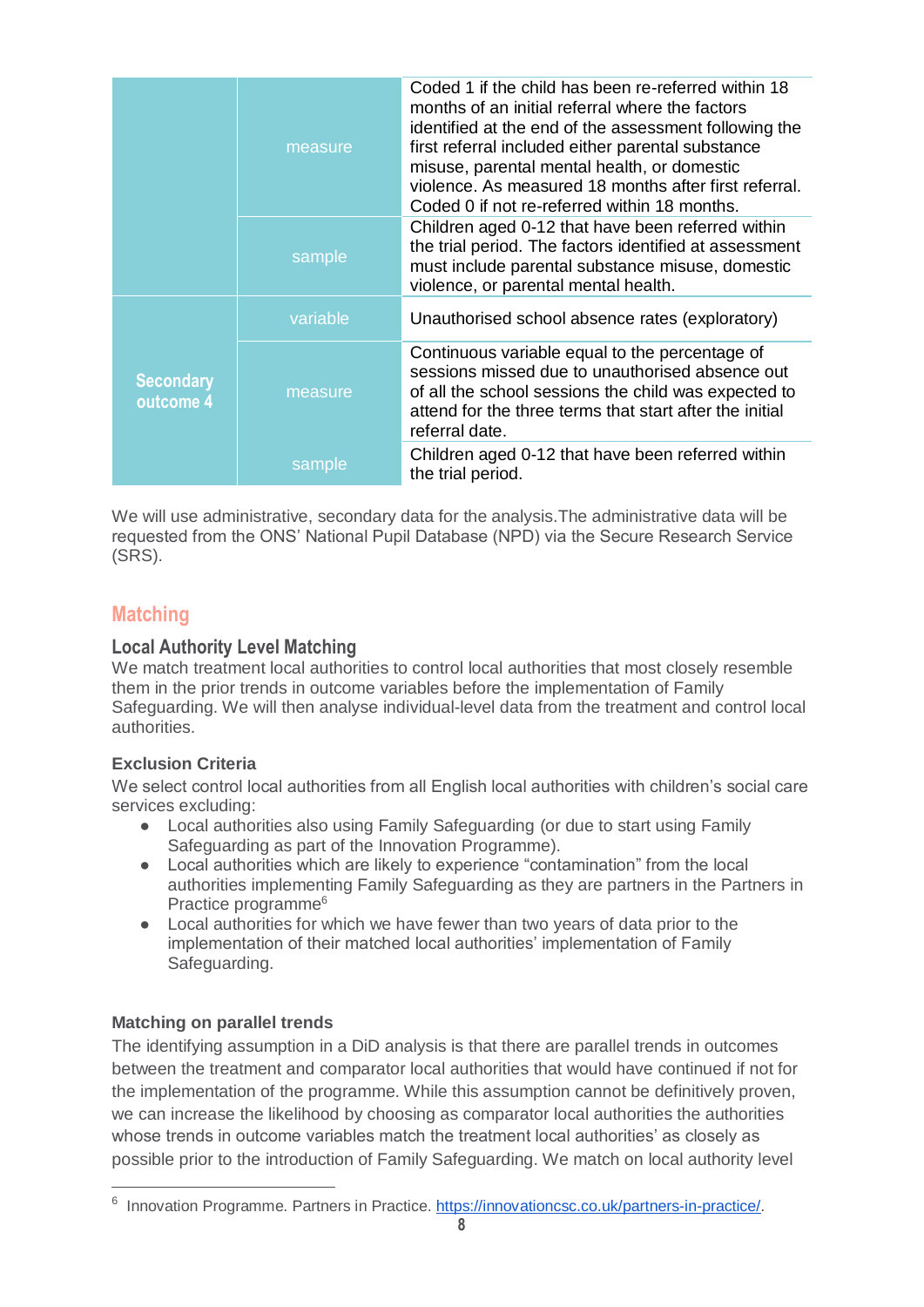trends in primary and secondary outcomes for the two years prior to the intervention. Since we have access to very granular data via the ONS, we will match based on quarterly outcomes. for the four years prior to the intervention, excluding cases that entered the sample population in the final 18 months prior to implementation<sup>7</sup>. Local authorities will be matched based on the actual outcomes measures that will be used for the full analysis, aggregated to the local authority - quarter level. Quarterly outcomes will provide a higher quality of matching that also more accurately depicts the impact of COVID-19 on the individual local authorities.

We set out to find matches for each local authority for each outcome variable separately. Specifically, we match on the shortest normalised distance between the data for every treatment local authority and its potential comparators. The data is the change in the outcome variable between one quarter and the next (the outcome variable is standardised to take into account changes in the way that it is measured over the quarters) for all quarters in the two years prior to the introduction of Family Safeguarding in the specific treatment local authority. For each treatment local authority, the lowest scoring pairs whose trends are also convincing when inspected visually will be first preference for matching.<sup>8</sup> We will also test the robustness of the parallel trend assumption using placebo tests which are described in more detail below. Matching will be done with replacement, such that a single comparator could be used as a match for multiple treatment local authorities.

Once identified, the local authority pairs will be subject to further qualitative analysis to assess whether the matched authorities are likely to fulfill the common shocks assumption. According to this assumption, any event that occurs following the programme's implementation should affect each local authority equally (in other words, the parallel trends would continue to hold and deviations from parallel trends can be interpreted as a treatment effect). To test this assumption, we identify shocks that we expect to have repercussions in many local authorities (e.g. substantial serious case reviews that lead to reactions/changes in the entire sector) and assess whether the outcomes $9$  in the local authority pairs appear to respond similarly. Secondly, we will seek to identify shocks that are potentially more idiosyncratic and thus threaten the validity of the parallel trends and common shock assumptions. Finally, we will run sensitivity analysis using only data from when Family Safeguarding was already implemented where we control for the common shock and its interaction with the presence of Family Safeguarding. A significant coefficient of the interaction effect will indicate a potential violation of the common shock assumption. These shocks will have to be large enough and relevant enough to our outcome measures that we can assume they will affect the outcomes for a particular local authority. Examples of such shocks include:

● Introduction of a new (whole-system) practice model

- Serious case reviews with repercussions for the local authority
- Local safeguarding children board reports with consequences for the local authority.

 $<sup>7</sup>$  This is done to avoid confounding pre-intervention trends with potential early treatment effects, as</sup> we observe some children over a period of up to 18 months. We run sensitivity analyses on our main analysis to gauge the extent of the under-estimation of treatment.

<sup>&</sup>lt;sup>8</sup>We visually inspect the pairs starting with the lowest scoring pair. If we find more than one parallel trend convincing, we will include more than one comparator LA. If none of the pairs are deemed adequate visual matches, then we will exclude the treatment LA from the analysis.

<sup>&</sup>lt;sup>9</sup> We will also seek to look at outcomes affected by a common shock that do not form part of the Family Safeguarding research questions. This will enable us to disentangle the effects of a common shock from the effects of the intervention.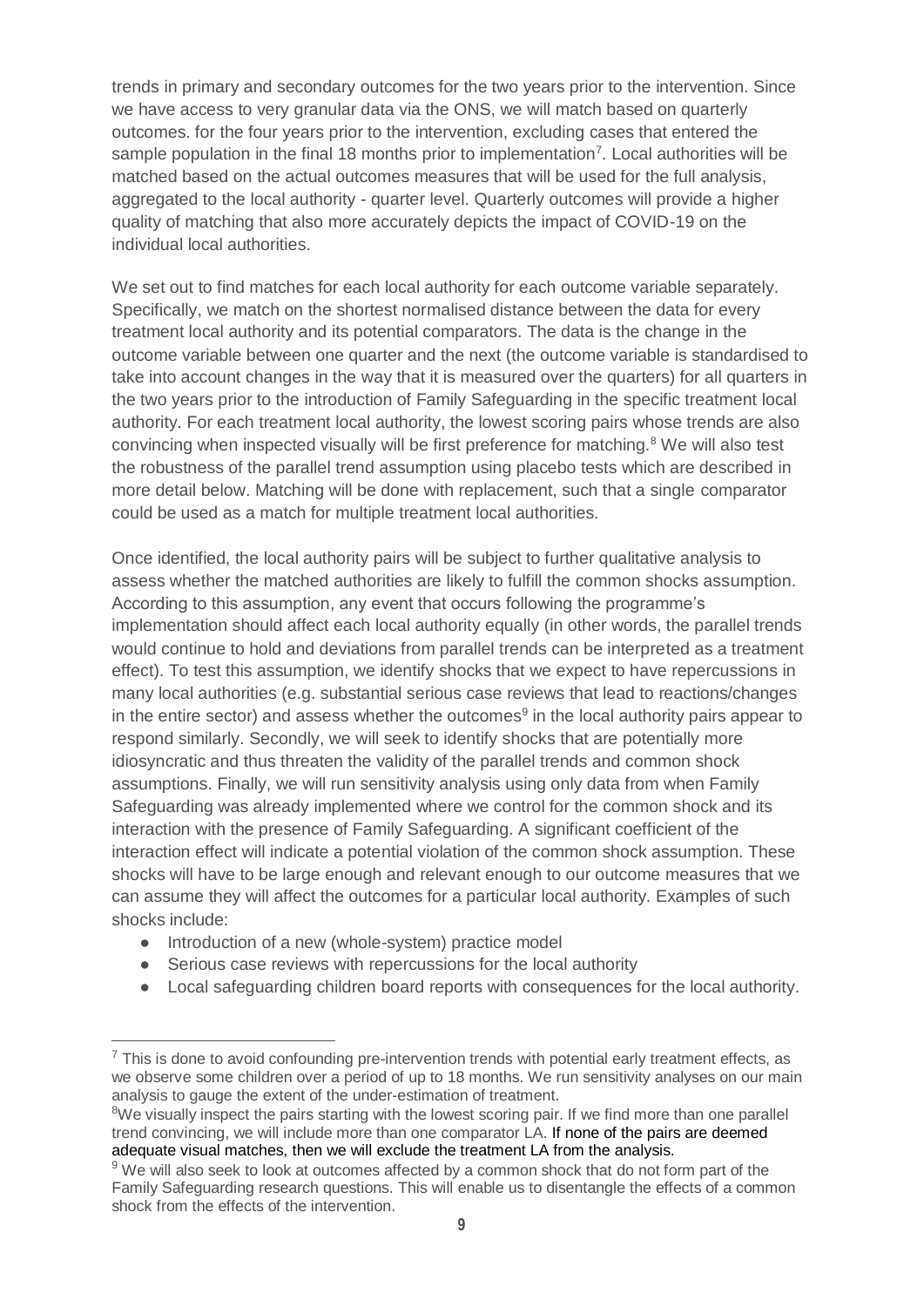The local authorities identified as the closest match for each outcome for the treatment local authority and where our additional analysis suggests that it is likely that the parallel trends and common shocks assumptions hold will then be considered the control local authorities for the respective outcome. We will analyse their pseudo-anonymised individual-level administrative data of the outcomes accessed via the Office for National Statistics (ONS) from 2017/18 (which is two years before any treatment local authority they are matched to started Family Safeguarding) up until data from the 2023/24 year. If matches are not identified from the 10 closest neighbours, we accept that we cannot conduct the analysis for that treatment local authority and will exclude this local authority for the analysis.

#### **Individual-level Matching**

After matching at local authority level, we also match at an individual (child) level within the local authority matched pairs using coarsened exact matching (CEM<sup>10</sup>). We do so in order to decrease the imbalance on covariates between the treated and control individuals, allowing the identification of a better causal estimate.

We chose CEM to match at an individual level because it allows analysts to specify ex ante the maximum acceptable imbalance. It also has a number of other desirable properties, for example, it removes the need for an additional process to restrict data to an area of common support, meets the congruence principle, is robust to measurement error, and is computationally fast (important given that the dataset will be large relative to computing power available). CEM works by first temporarily coarsening the control variables based on the user's selection so that the continuous variables are cut into categories (e.g. age as an integer coarsened to 0-5, 5-10, 10-15, 15-18 years) and categorical variables are combined (e.g. school year coarsened to primary school, senior school). All individuals are then assigned to strata with the same coarsened control variables. Strata which do not have at least one treatment and control individual are dropped.

We match on individual-level control variables within the same financial year (if this results in dropping too many observations, we will match on variables within the same time period pre-treatment or post treatment). For the purpose of CEM, we specify the coarseness of the variables as:

- Gender (included as a binary indicators: 0=Not recorded/unborn, 1= male, 2=female, 3=indeterminate)
- Age of children at the time of referral (0-3, 4-12)
- $\bullet$  Ethnicity (major group<sup>11</sup>)

- $\bullet$  Disability (included as a binary indicator: 0=No, 1= Yes)
- Free school meal eligibility in the last six years or pupil premium eligibility if child is in reception, year 1 or year  $2^{12}$  (included as a binary indicator:  $0=No$ ,  $1=Yes$ )
- Is child an Unaccompanied Asylum Seeker<sup>13</sup> (included as a binary indicators, 0=No,  $1=$  Yes)

<sup>&</sup>lt;sup>10</sup> Iacus, S., M., King, G. & Porro, G. (2018, April 12). CEM: Software for Coarsened Exact Matching. CRAN.<https://cran.r-project.org/web/packages/cem/vignettes/cem.pdf>

<sup>&</sup>lt;sup>11</sup> The major ethnic groups are: White; Mixed or Multiple ethnic groups; Black, African, Carribean or Black British; Asian or Asian British; Other ethnic group

 $12$  as all infant school children in government-funded schools are FSM eligible

<sup>&</sup>lt;sup>13</sup> UN High Commissioner for Refugees (UNHCR), UNHCR's Engagement with Displaced Youth, March 2013, available at:<https://www.refworld.org/docid/5142d52d2.html>[accessed 14 June 2019] p28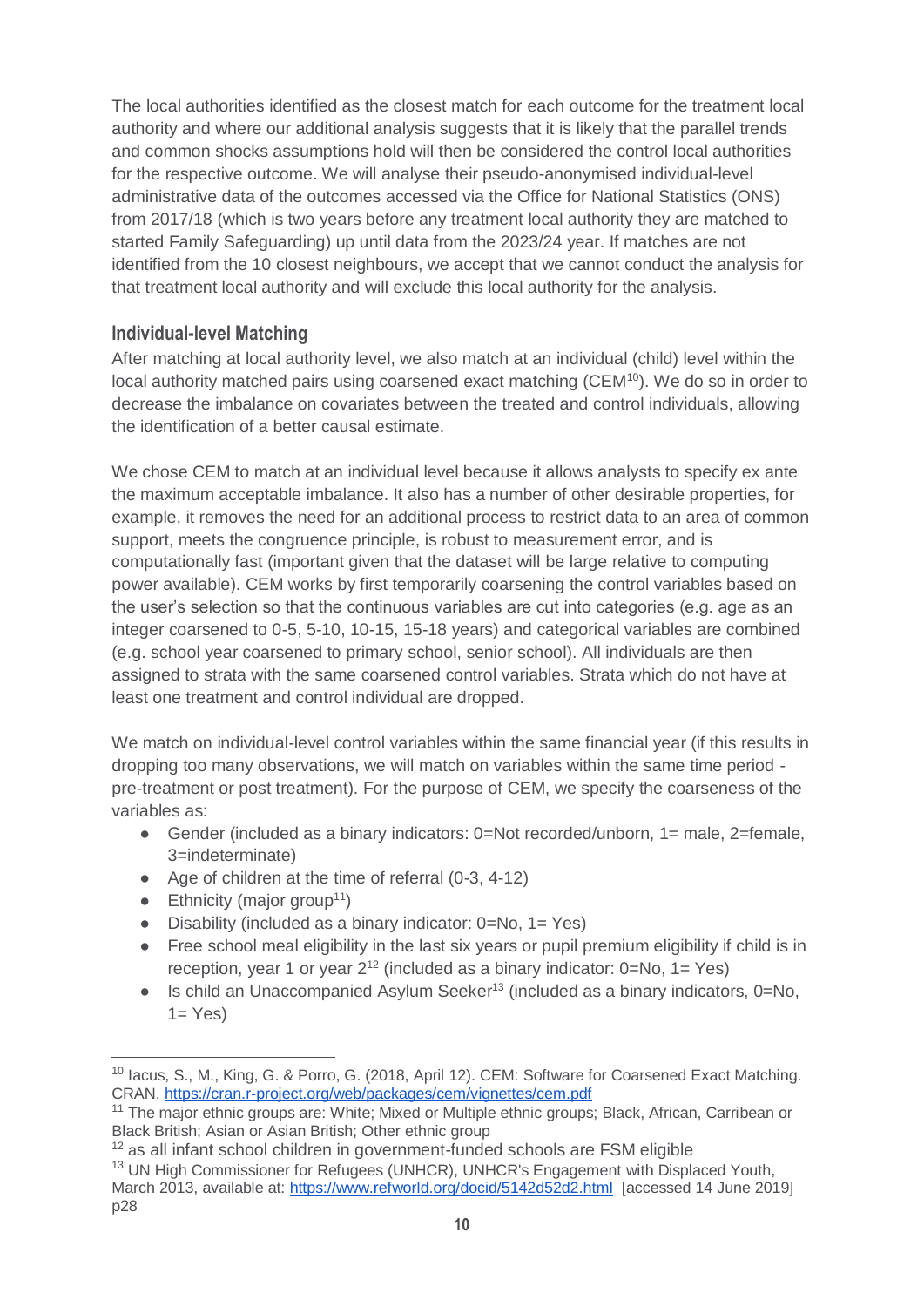$\bullet$  Whether or not the child has previously been made the subject of a CP  $(0, 1)$ 

We make sure that individuals from each trial local authority are only matched to individuals from their specific comparator local authority (that has been identified as having parallel trends) in the CEM procedure. We only match individuals from the same financial year. If this means that a considerable share of treatment group observations have to be dismissed, we reserve the option to widen this criteria to match only individuals from the same period (before the implementation of Family Safeguarding and after the implementation of Family Safeguarding). Note that the coarseness is only for matching purposes and we describe our operationalisation of covariates for inclusion in the regression below. We report the proportion matched and the multivariate imbalance score which measures imbalance with respect to the joint distribution, including all interactions, of the covariates (Iacus, King and Porro, 2011)<sup>14</sup>. We then estimate the difference-in-differences regression weighted by the weights that equalise the number of treated and control individuals within each CEM stratum.

|                                                                                | <b>Values</b>   |
|--------------------------------------------------------------------------------|-----------------|
| <b>MDES (Cohen's d)</b>                                                        | 0.08            |
| <b>MDES (percentage point difference)</b>                                      | 0.019           |
| <b>Baseline measures</b>                                                       | 0.06            |
| Local authority<br><b>Intracluster correlations (ICCs)</b>                     | 0.00722         |
| <b>Alpha</b>                                                                   | 0.05            |
| <b>Power</b>                                                                   | 0.8             |
| <b>One-sided or two-sided?</b>                                                 | Two-sided       |
| <b>Level of intervention clustering</b>                                        | Local authority |
| <b>Number of clusters</b>                                                      | 5               |
| Average cluster size (children per local authority per<br>year)                | 3,400           |
| Average cluster size (children per local authority across<br>all time periods) | 10,200          |
| <b>Number of years</b>                                                         | 3               |
| <b>Total</b><br><b>Sample Size (children)</b>                                  | 51,000          |

## <span id="page-10-0"></span>**Sample size / MDES calculations**

 $\overline{a}$ 

While power calculations ex ante for a DiD analysis have their shortcomings especially in terms of the precision of the calculations, the calculations above highlight a potential risk of being underpowered for this analysis.<sup>15</sup> The main analysis will use a feasible GLS estimation, an approach which has been shown to increase power, to mitigate this risk. The results of the MDES calculations will be taken into account in the triangulation of the results and discussed accordingly in the final report.

<sup>&</sup>lt;sup>14</sup> Iacus, Stefano M., Gary King and Giuseppe Porro. 2011. "Multivariate Matching Methods that are Monotonic Imbalance Bounding." Journal of the American Statistical Association 106:345–361. [http://gking.harvard.edu/files/abs/cem-math-abs.shtml.](http://gking.harvard.edu/files/abs/cem-math-abs.shtml)

<sup>&</sup>lt;sup>15</sup> Please note that the power calculations are based on the commonly used approach for clustered difference-in-differences designs, but does not fully take into account the staggered roll-out of the programme. This means that the MDES might potentially be underestimated.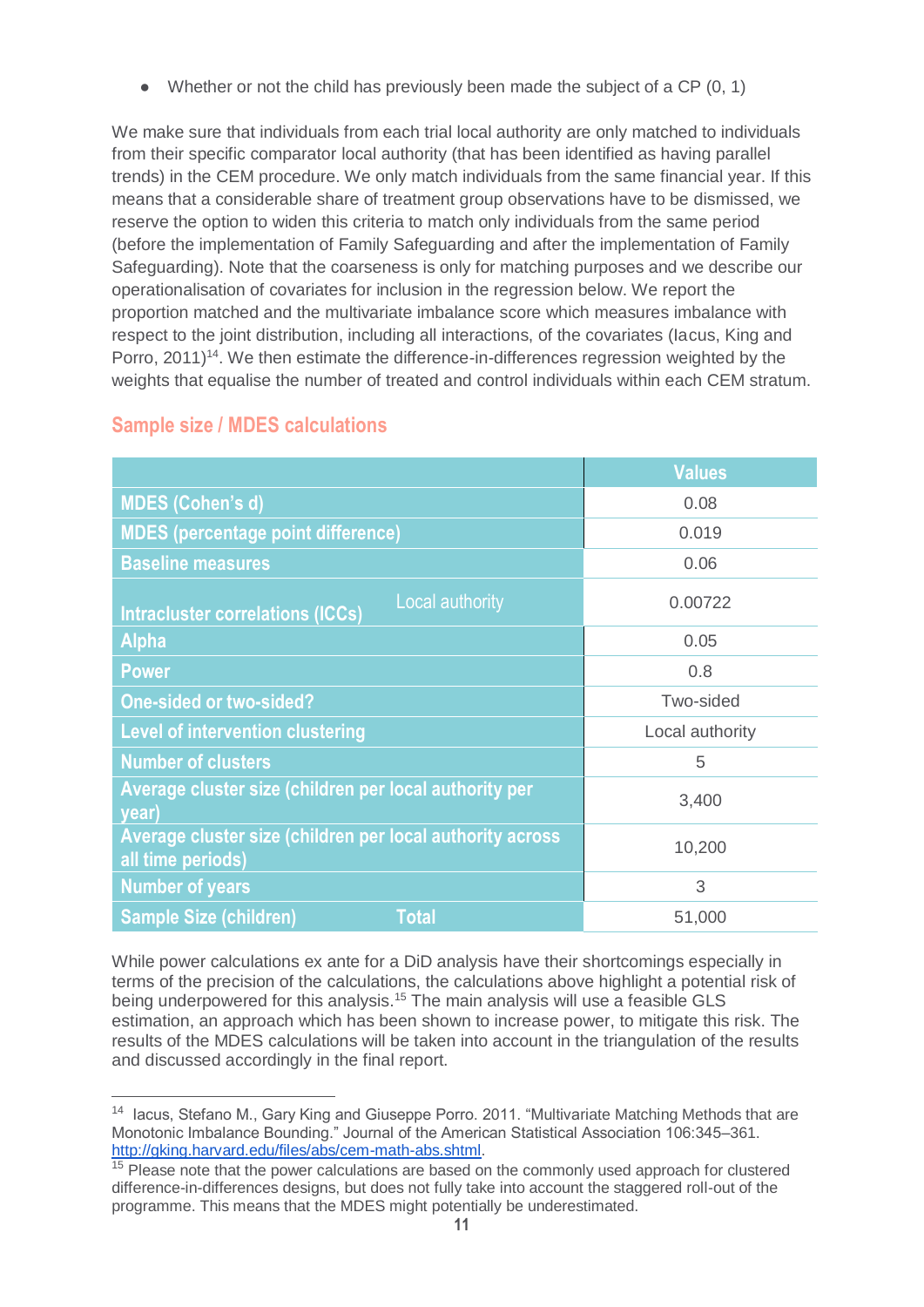### <span id="page-11-0"></span>**Outcome measures**

For the trial we will evaluate one primary outcome measure and five secondary outcome measures. Individual-level data will be collected from the ONS' National Pupil Database (NPD) via the Secure Research Service (SRS). Local authorities will not be involved in the data collection for the DiD analysis. Below we give an explanation and rationale of the outcomes outlined in the Design Table. In the instance of any unintentional inconsistencies, the above table definitions should take precedent in the analysis.

This analysis does not consider the research question on care proceedings that the stepped wedge RCT evaluates. This is due to a lack of data on care proceedings in the NPD dataset. We further exclude the measure of repeated statutory services as the required timeframe to observe this outcome will be too long to meet reporting deadlines. This outcome measure will only be reported on in the stepped wedge RCT.

#### <span id="page-11-1"></span>*Primary outcome measure*

#### **Whether or not the child has become looked after**

To answer research question 1, we will analyse whether children (aged 0 - 12 who are referred to Children's Social Care within the trial period) are more or less likely to become looked after within 18 months of starting the referral where Family Safeguarding had been implemented, compared to when it had not been. The outcome measure is a binary variable, indicating whether or not a child that is in our sample (defined above) has become looked after at any point within 18 months of their first referral in the trial period.<sup>16</sup>

#### <span id="page-11-2"></span>*Secondary outcome measures*

In addition to the primary outcome, we will also seek to evaluate six secondary outcome measures.

#### **CPP plan duration**

To answer research question 3, we use two different models. First, we will use a discrete variable measuring the number of days that the child has been on a single CPP, over a period of 24 months from the start of the CPP and censored for larger values.<sup>17</sup> Our sample will include any child aged 0-12 who has had a referral within the trial period that led to a child protection plan (CPP) within 12 months of the referral start date.

#### **Days on CPPs**

 $\overline{a}$ 

Second, we will use a discrete variable measuring the number of days spent on CPPs in days. In this case we will use our full analytical sample, i.e. all children that have been referred within the trial period. Thus any children who are not on any CPPs for the time frame of 36 months since the initial referral will be coded 0. We will record days spent on any CPP within that period i.e. multiple CPPs will be considered if applicable. Again, values over 36 months will be censored.

The potential reasons for changes in the time children spend on child protection plans are numerous. Spending longer on a CPP could be an indicator of children's social care

 $16$  Note that the episode of care does not have to result directly from the initial referral, e.g. a child who had a case that was closed but then returns to children's services and becomes looked after within 24 months of the initial referral date will be coded as 1.

<sup>&</sup>lt;sup>17</sup> that is, any values over 24 months will be coded as 24 months.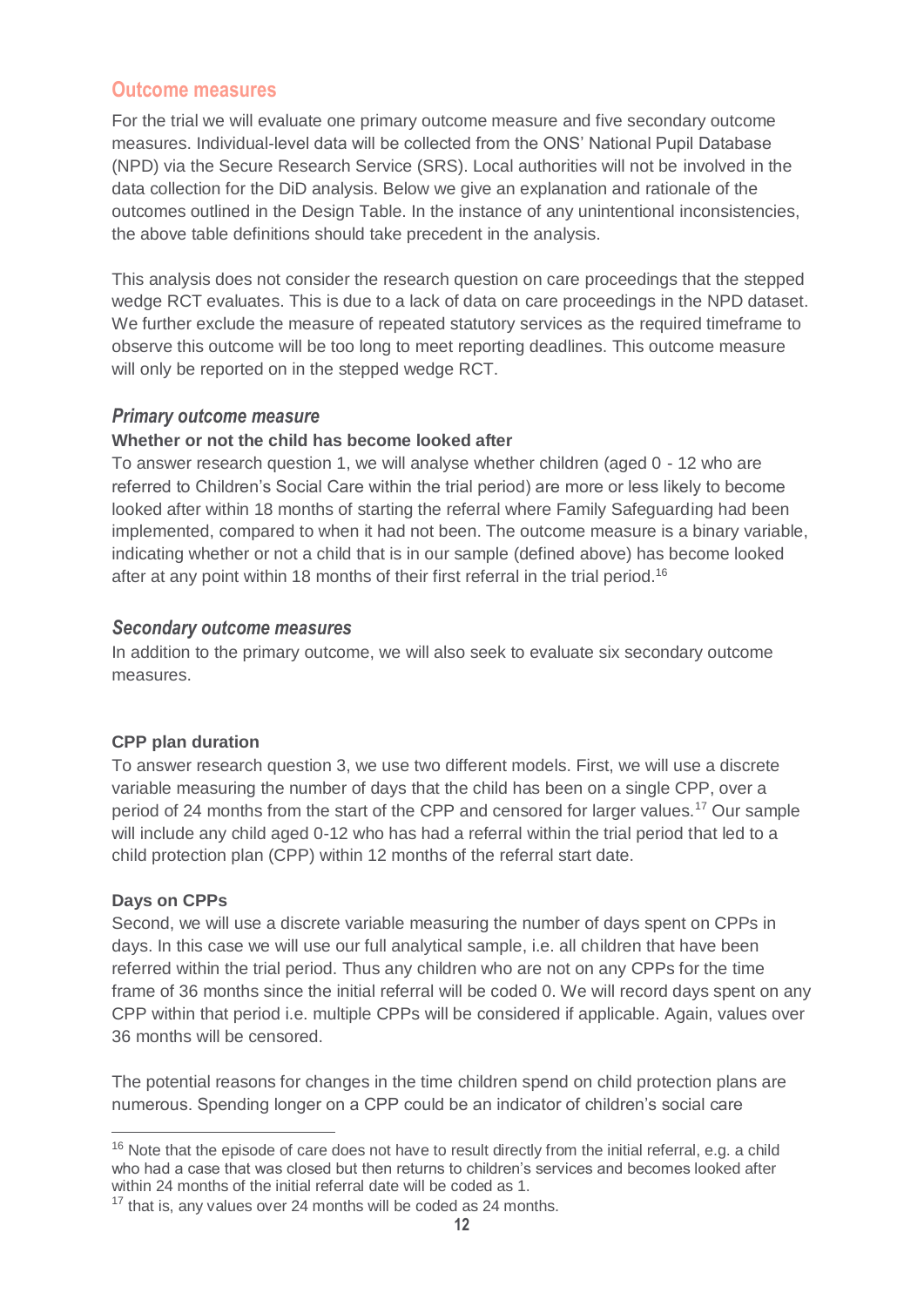providing additional support to a child and family so as to meet their needs. However, it might also be a sign of a child and family not having their needs adequately addressed in a timely manner. Thus it is hard to unambiguously interpret changes in this measure as either good or bad. Results will require careful interpretation in combination with the other outcome measures, and findings from the accompanying implementation and process evaluation.

#### **Repeat referrals for domestic violence, mental health or substance misuse**

To answer research question 4, the outcome measure is a binary variable of whether or not a child that has previously been referred for parental substance misuse, domestic violence, or parental mental health has been re-referred to children's social care within 18 months of the initial referral start date. Our sample will be restricted to children aged 0-12 at the time of referral who have been referred within the trial period and whose initial assessment identified parental substance misuse, domestic violence, or parental mental health as factors identified at the end of assessment.<sup>18</sup> Since these factors are only identified at assessment, our sample is restricted to children whose referral has progressed to an assessment and where one of the factors identified at assessment includes one of the three factors defined above.<sup>19</sup>

Since a key element of Family Safeguarding is the inclusion of specialist adult practitioners with domestic abuse, mental health and substance misuse expertise, this analysis will allow us to evaluate one of the main components of the Family Safeguarding programme more closely.

#### **Unauthorised school absence rates**

To answer research question 5, the outcome measure is a continuous variable measuring the percentage of sessions missed by a child within our analytical sample due to unauthorised absence, out of all sessions the child was expected to attend. We will measure the school attendance rate of three consecutive school terms, beginning with the closest school term beginning after the start of the period in which the child entered our sample. This will involve having up to three measurements per young person.

Unauthorised school absence rates are a valuable addition to the children's social care outcome measures detailed above as they directly relate to children's opportunities and outcomes outside of children's social care. Since there exists no direct link in the logic model between the model and unauthorised school absence rates, this outcome is of an exploratory nature to see whether we can capture part of the potential wider benefits of Family Safeguarding.

Care should be taken in the interpretation of the results of our analysis. Each result (pertaining to a specific outcome measure) will help create a picture of the changes that are taking place because of the intervention. However, in isolation we should be wary of concluding strongly that one direction is good or bad. This is especially true in terms of our measures relating to research questions 2 and 3. For example, a reduction in the length of CPPs could be positive - indicating that children's social care interventions address the families needs more rapidly. However, it could also be negative - and indicative instead of cases being closed prematurely, with families having unmet needs which could lead them to return to statutory services shortly after closing the case. Thus we will evaluate each

<sup>&</sup>lt;sup>18</sup> Note that this does not include cases that lead directly to a Multi Agency Risk Assessment Conference (MARAC).

<sup>&</sup>lt;sup>19</sup> Note that the cases do not need to be open after assessment.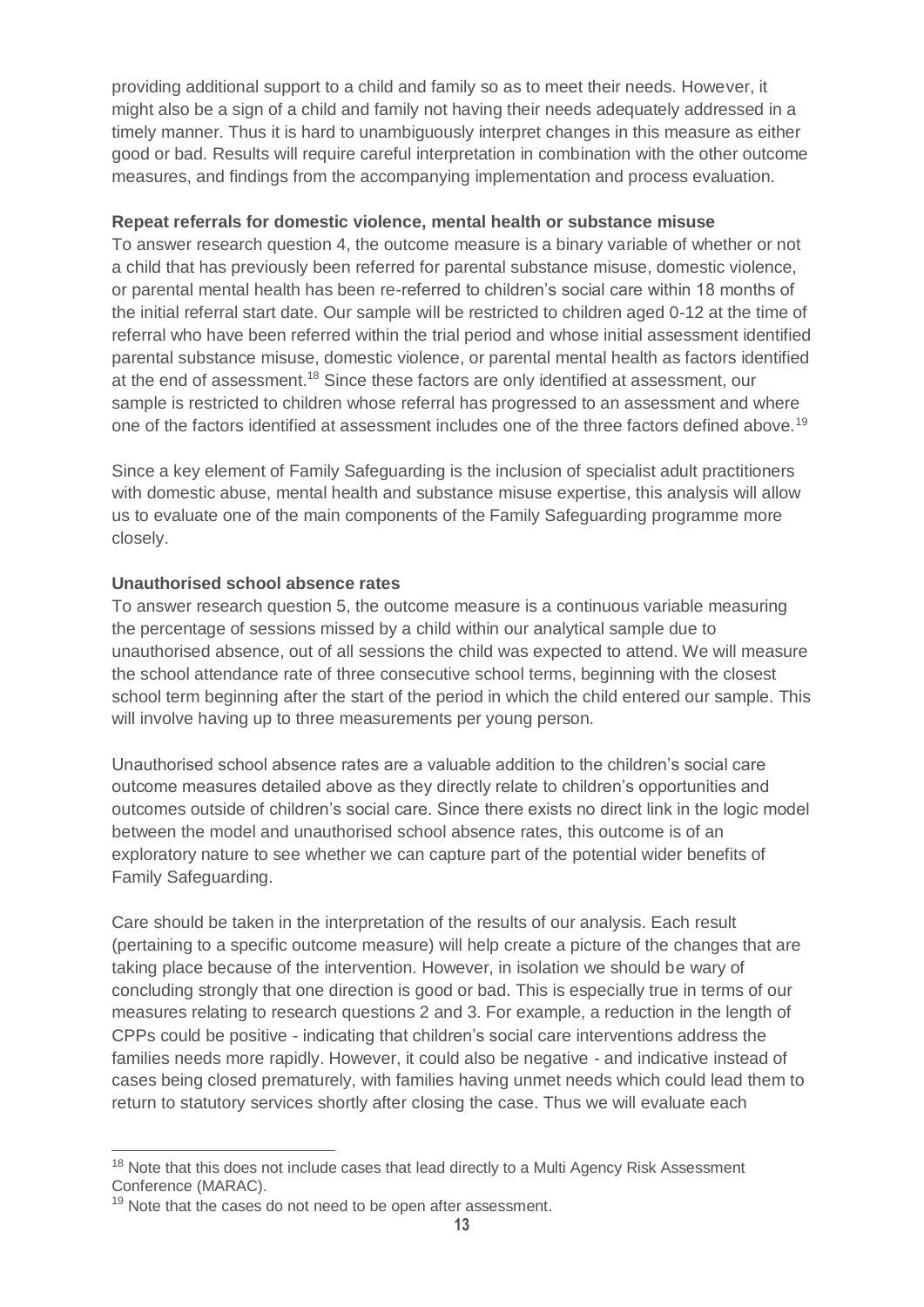analysis in the context of the others that we conduct. We will also interpret the results alongside the findings of the associated implementation and process evaluation, which may shed further light on the factors driving these outcome changes. We will also reflect any remaining ambiguity accordingly in our reports.

## <span id="page-13-0"></span>**Analysis plan**

#### **Primary Analysis:**

We will estimate the impact of Family Safeguarding Model on the primary outcomes of interest  $Y_{i}$  in the following regression framework:

 $Y_{iat} = \beta_0 + \beta_1 FS_a + \gamma X_{iat} + \rho Z_{at} + \theta Year_t + \delta LA_{a} + \varepsilon_{iat}$ 

**Where** 

- $\bullet$   $Y_{iat}$  is a binary indicator that equals 1 if child i in local authority a entered care within 24 months of their first referral in time t in the trial period, and 0 otherwise.<sup>20</sup>
- $\bullet$   $FS_{int}$  is a binary indicator that is equal to 1 if the child had its first referral during the trial period after the local authority implemented Family Safeguarding (and 0 if before, or the local authority does not implement Family Safeguarding).<sup>21</sup>
- $\bullet$   $X_{int}$  is a vector of individual and household level characteristics that may also influence the outcome, such as age of the child, gender, and household SES.
- $\bullet$   $Z_{at}$  is a vector of time-varying local authority characteristics, such as the number of children per local authority or the turnover rate of staff
- $\bullet$  Year, are year dummy variables to capture time trends common to all authorities for each financial year.
- $\bullet$  LA  $\alpha$  are LA fixed effects to capture average time invariant differences between local authorities
- $\bullet$   $\varepsilon_{i}$  are the heteroskedasticity-robust standard errors at time t for individual i, clustered at the level of the local authority (the level at which assignment takes place).

The unit of analysis is at the individual level to optimise the power to detect an effect within the constraints of the project. To account for serial correlation in our data and to increase power, we will use feasible GLS estimates employing a random effects model that accounts for cluster-robust estimates<sup>22</sup>.

We will judge the statistical significance of the treatment effects applying a significance level of 5%. Due to the small number of clusters, we will employ a robust inference technique and bias corrections suggested by Brewer et al. (2013) that produce correctly sized tests even with few groups.Our sensitivity analysis will consider different evaluation approaches that are discussed in detail below.

DiD involves multiple observations of the control and treatment groups over time. This can create serial correlation where errors in one period transfer to another. Serial correlation can be a particularly important issue in the DiD context because of the inclusion of fairly long time series. Dependent variables are typically highly positively serially correlated, and the treatment variable changes little within a local authority over time. Serial correlation usually underestimates the standard errors, meaning that we have too much confidence in the result,

<sup>&</sup>lt;sup>20</sup> Population as described above.

<sup>&</sup>lt;sup>21</sup> Children can only occur once in our evaluation, i.e. that we consider the first referral.

 $22$  See Cameron & Miller (2015): A Practitioner's Guide to Cluster-Robust Inference. We use a linear regression if the baseline rate of our outcome is between 5 and 95%. If the baseline rate is outside of that range, we employ a logistic regression instead, as this model typically fairs better for binary outcomes with extreme baseline rates. We will consider conditional logit models to overcome the incidental parameters problem.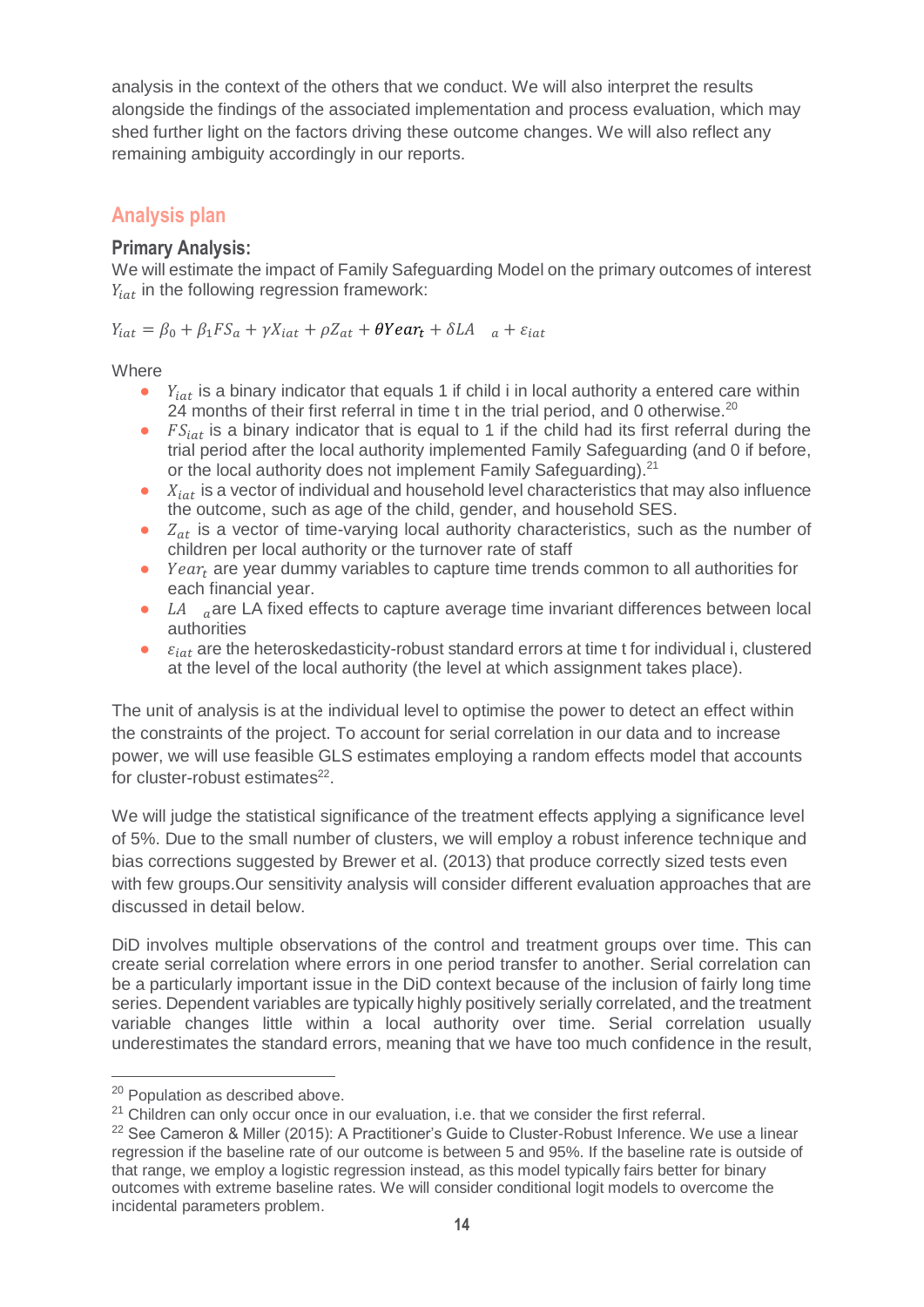and we get a higher rate of false positives. We check for serial correlation using the Breusch-Godfrey test.<sup>23</sup> Serial correlation is partially taken care of when clustering at the local authority level.<sup>24</sup> To counteract individual-level serial correlation, we also try individual level fixed effects and random effects models with standard errors clustered at the local authority level if the share of individuals that occur repeatedly in our sample is larger than 15 percent. We choose between the fixed effects and random effects model using a cluster-robust Hausman test. We then consider whether the chosen model produces a statistically different and practically different estimate of the treatment effect to the treatment effect estimated from the main regression (where we take practically different to be 20% above or below).<sup>25</sup>

#### **Covariates**

 $\overline{a}$ 

In order to increase the precision of our estimates, we include the following individual-level covariates, gathered at the point of referral<sup>26</sup> and local authority covariates (where they are available) gathered from the most recent time point preceding the point of referral.

Vector of individual level covariates of the child or young person

- Gender (included as a binary indicators:  $0=$ Not recorded/unborn,  $1=$  male,  $2=$ female, 3=indeterminate, 4=Missing)
- $\bullet$  Ethnicity<sup>27</sup>
- Age at referral
- Disabled status<sup>28</sup> (included as a binary indicator:  $0=No$ ,  $1=Yes$ )
- Eligibility for free school meals (included as a binary indicator: 0=No, 1=Yes, if pupil has ever been recorded as eligible for free school meals on Census day in any Spring Census up to the pupil's current year), Pupil Premium eligibility (for Reception, Year 1 and Year  $2^{29}$
- $\bullet$  Is child an Unaccompanied Asylum Seeker<sup>30</sup> (included as a binary indicators, 0=No,  $1=$  Yes)
- Number of previous child protection plans

<sup>&</sup>lt;sup>23</sup> We consider there to be serial correlation if the p-value of the Breusch-Godfrey test is below 0.05. <sup>24</sup> Clustering at a group level (not group-year level) seems to account well for serial correlation when there are a sufficient number of groups (p.17). Bertrand, M., Duflo, E. & Mullainathan, S. 2004. "How Much Should We Trust Differences-in-Differences Estimates?," The Quarterly Journal of Economics, MIT Press, vol. 119(1), pages 249-275, February <https://www.nber.org/papers/w8841.pdf>

<sup>&</sup>lt;sup>25</sup> If the sub-population of individuals that repeatedly occur in one sample is less than 15% of all observations, and/or the descriptive statistics of this sub-group suggest it is very different from the full sample, we will refrain from running multilevel models due to concerns regarding comparability. <sup>26</sup> For time varying individual-level covariates, we use the latest entry at or before the start of the referral (e.g. age at referral). For time invariant covariates, we conduct checks to see whether the covariate unexpectedly changes over time, which would suggest data quality issues. For the variables that cover disabled status, free school meal eligibility and unaccompanied asylum seeker, we choose the maximum value, i.e. if there is any indication that the child fulfills one of these statuses, we accept the child as being in this category. For gender and ethnicity, we convert the classification for any child where there is more than one category over time (e.g. child recorded as male in one referral, as female in another referral) as missing. If there are two different values over time but one of them is coded as "Missing", the other value will be used for all entries).

<sup>&</sup>lt;sup>27</sup> In the categories defined in the DfE's CIN census.

<sup>&</sup>lt;sup>28</sup> Hughes K, Bellis MA, Jones L, Wood S, Bates G, Eckley L, McCoy E, Mikton C, Shakespeare T, Officer A. Prevalence and risk of violence against adults with disabilities: a systematic review and meta-analysis of observational studies. *Lancet* 2012.

<sup>&</sup>lt;sup>29</sup> We use Pupil Premium Eligibility for the first three years as every child is eligible for free school meals during this period.

<sup>30</sup> UN High Commissioner for Refugees (UNHCR). (2013, March). *UNHCR's Engagement with Displaced Youth*. [https://www.refworld.org/docid/5142d52d2.html,](https://www.refworld.org/docid/5142d52d2.html) p28.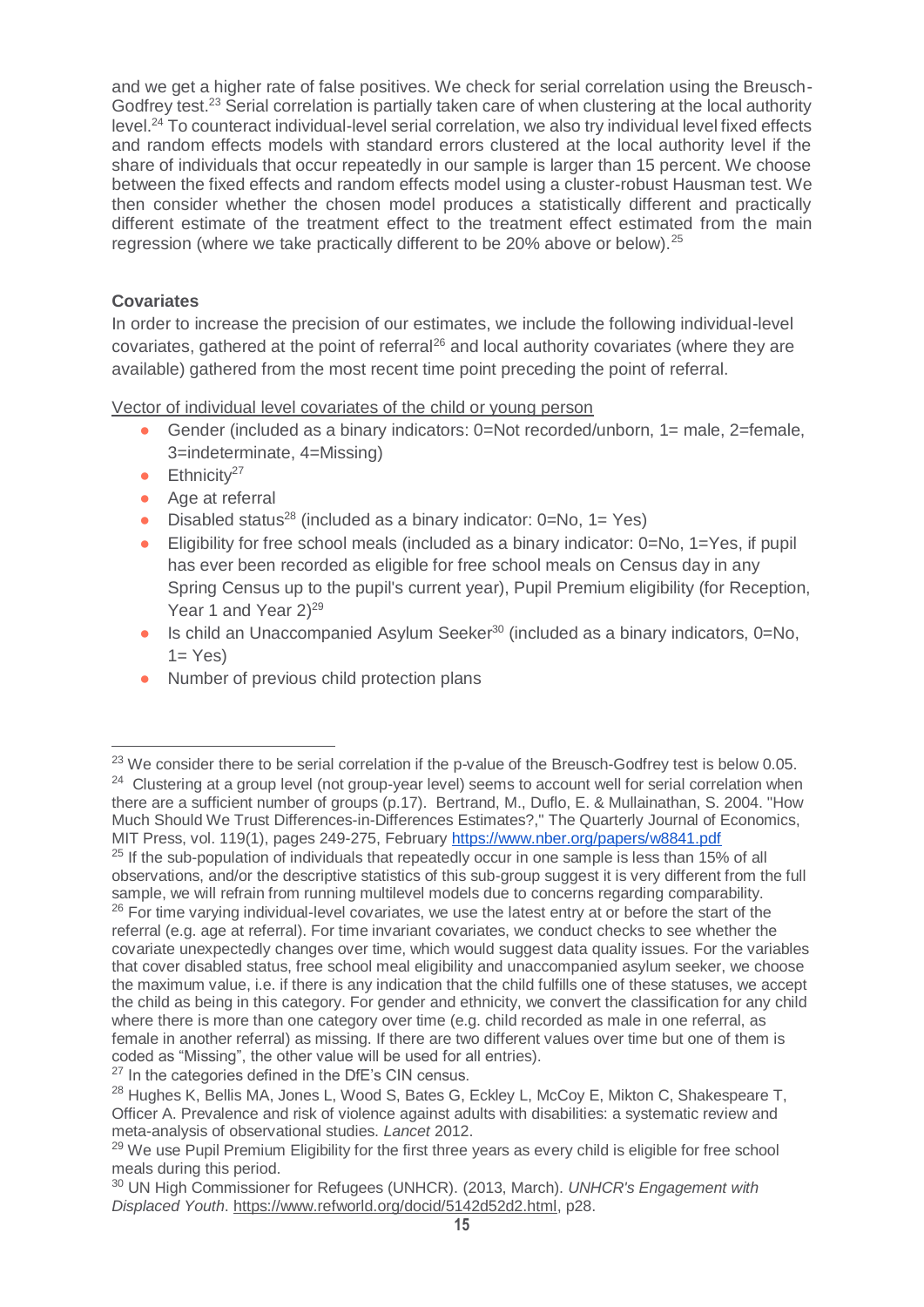• The main need for which child started to receive services for this referral (if applicable), as defined in the [CIN census](https://assets.publishing.service.gov.uk/government/uploads/system/uploads/attachment_data/file/744185/CIN18-19_Guide_v1.2.pdf) (included as a categorical variable). $31$ 

In addition, we would have wanted to take into account families (e.g. through adding family fixed effects), however we are reasonably confident data will not be available, so we have refrained from including them.

Vector of time-varying local authority level covariates<sup>32</sup>

- Proportion of children / young people eligible for Free School Meals (continuous variable based on all children in our sample)
- Proportion of children / young people white British (continuous variable based on all children in our sample)
- Presence of other Innovation Programmes if the authority used programmes additional to Family Safeguarding that had similar aims or that induced whole system change (e.g. Signs of Safety) (coded as binary variables)

The data will be sourced from a variety of data sources (Characteristics of Children in Need Tables, LAIT, Ofsted reports, aggregate measures of individual-level data requested from LAs).

#### **Handling missing data**

In cases of missing data, we will consider the possible reasons for its missingness and undertake statistical analyses to determine whether there are any patterns relating to other recorded covariates or to the treatment variable. We will drop observations with missing outcome variables, and will drop covariates that are missing at a rate greater than 30%. For covariates with lower levels of missingness, we will conduct multiple imputation where data is missing experimentally at random.

Note that for local authority level covariates, we use linear interpolation rather than multiple imputation. The local authority level covariates differ from the individual level data in that they (a) only differ across local authorities and (b) are also time series data. It is difficult to imagine that the individual-level covariates will predict local authority level covariates such as e.g.staff turnover appropriately. We further have a short time series (making it harder to use any time series techniques) and the data is often missing at the beginning of our time series. For these reasons, we choose to use linear interpolation and last observation carried forward/next observation carried backwards for missing start/end values.

#### **Secondary Analysis**

 $\overline{a}$ 

For all binary secondary outcomes, namely return to statutory services, progression to care proceedings, and repeat referrals for parental substance misuse, domestic violence or parental mental health as defined in the Design Table above, we will choose between a logistic regression and a linear regression using the same decision criteria as for the primary outcome.

<sup>&</sup>lt;sup>31</sup> This covariate will not be included for the primary outcome and outcomes on re-referrals since the existence of a need code in the records is an indicator of the outcome of a child's referral and which is not known at the date of the referral.

 $32$  We will request monthly data on these covariates from the local authorities. In the case that obtaining this more granular data proves impossible, we will use yearly data as a proxy. We will use the most recently available measurement that took place prior to the referral date.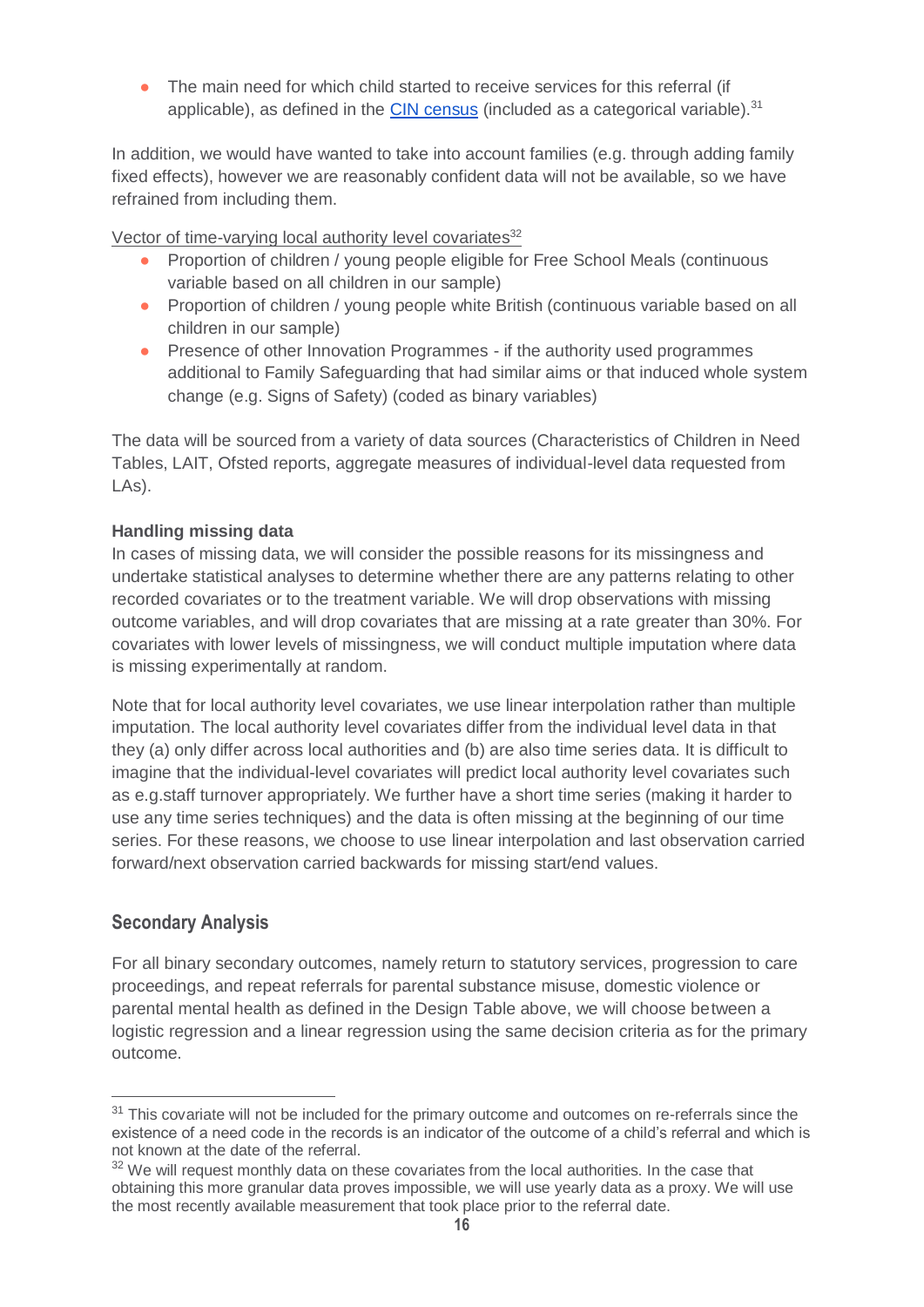For the secondary outcomes CP plan duration, days on CPPs, and unauthorised school absence rates, we will use a linear probability model. For these outcomes we will employ the same specification as for the primary outcome. In the case of unauthorised school absence rates where we will measure children repeatedly at the end of three terms, we include individual random effects in the regression specification as well as indicator variables for the school term and a variable controlling for the time since the relevant referral. Other specifications remain as specified in the primary analysis.

Due to the high number of secondary outcomes, we will use Hochberg multiple comparison adjustments to reduce the risk of finding significant results by chance.

#### <span id="page-16-0"></span>*Sensitivity Analysis*

#### **Definition of treatment and comparison group**

We adopt a conservative approach in our primary analysis and define any child as part of the comparison group whose local authority had not implemented Family Safeguarding at the start date of the first referral within the trial period. This will most likely underestimate the treatment effect, since children in the comparison group might have been in contact with Family Safeguarding at a later stage of the referral.

To analyse the magnitude of the treatment effect further, we run additional regressions using different treatment and comparison group definitions. We will look at different treatment definitions including:

- Children whose spent at least half their time on any open referrals in the trial period when the local authority had implemented Family Safeguarding, i.e. if a child had 64 days of open referrals during the trial period, and had at least 32 of those days after the local authority had implemented Family Safeguarding, they would be coded 1, otherwise coded 0.
- Children who spent at least 4 weeks across any open referrals during the trial period under Family Safeguarding coded as 1, otherwise coded 0.

#### **Differential time effects**

We do not consider time effects such as embedding periods in our primary analysis. This is because we only have a limited window of observing post implementation outcomes for the local authorities that implement Family Safeguarding as one of the last wedges to go live. It may be that Family Safeguarding needs some time to be fully embedded and functional. In that case the treatment will show differential time effects. In this sensitivity analysis, we thus include differential treatment effects depending on the time passed since Family Safeguarding has been implemented in the local authority. The regression specification is:

$$
Equating has been implemented in the local authority. The regression spectrum of the current function is given by the equation 
$$
M
$$
$$

$$
Y_{iat} = \beta_0 + \sum_{m=1} (FS_{iat} \cdot T_m) \beta_m + \gamma X_{iat} + \rho Z_{at} + \theta Year_t + \delta LA \quad a + \varepsilon_{iat}
$$

where  $T_m$  is a binary indicator that equals one if the observation is from a local authority that has been implementing Family Safeguarding for m periods (with s being the first period after implementation), and otherwise 0. The coefficients on the interaction effect will shed light on whether authorities experience increasing treatment effects the longer they run Family Safeguarding.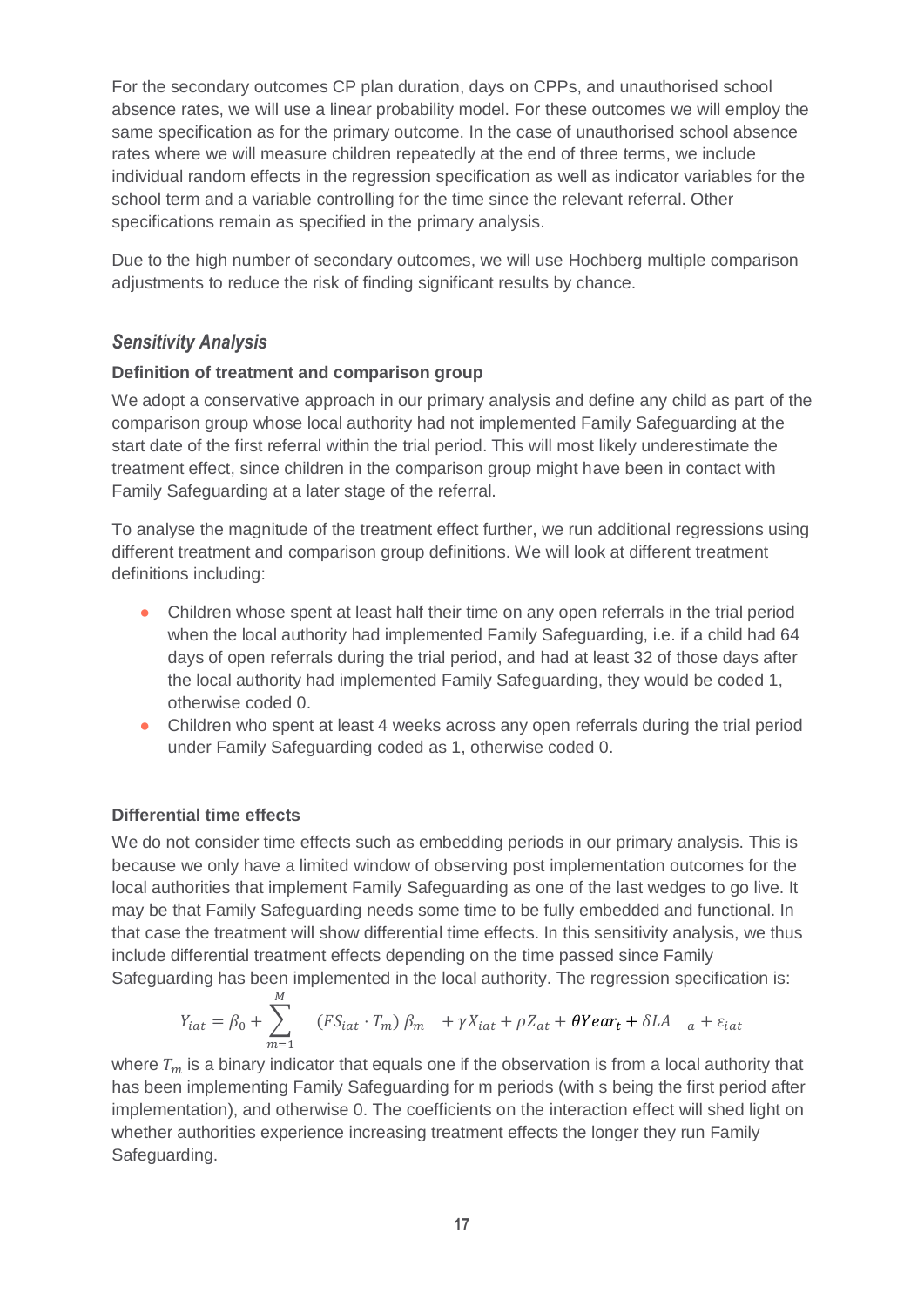We recognise that the estimation of differential time effects will likely be underpowered due to splitting the treatment effect into separate, time-dependent effects. Nevertheless, we consider this analysis as potentially providing a richer picture of the effects of Family Safeguarding.

#### **Decomposition**

Since the go-live date of the Family Safeguarding model differs by local authority, the "treatment timing" is staggered. In such staggered settings, the treatment estimate has a risk of bias if there is a heterogeneity in treatment effects over time. Heterogeneous treatment effects over time are likely in our setting, since local authorities will still increase implementation and get used to new ways of working after the go-live date. This can potentially lead to a larger effect of Family Safeguarding on outcomes the longer the model has been implemented. To account for this risk of bias, we will run an additional sensitivity analysis using a decomposition put forward by Goodman-Bacon (2018) and will consider approaches such as the one put forward by Callaway and Sant'Anna (2020) if the decomposition suggests a significant risk of bias.

#### **Regression specifications**

In the event that the data distribution suggests a different model would be more suitable, we will run and report these models in addition. Specifically, this will include (but not be limited to) considering hurdle models when evaluating the impact on days on CPPs if the data exhibits a disproportionately high number of zero counts $33$ .

Since we expect the number of censored data points in our time spent on CPP outcome measure to be reasonably small<sup>34</sup>, we use a linear probability model in our main regression specification for research question 3. If the data turns out to be more heavily censored, we will consider employing a tobit model instead.

#### **Triangulation of results**

 $\overline{a}$ 

Since we will conduct an analysis exploiting the stepped wedge design of the implementation as well as a DiD analysis, results will have to be triangulated to reach a conclusion of the impact evaluation of Family Safeguarding. In the case that both evaluations align it will provide robust evidence of the potential impact of Family Safeguarding. In such a case, we will reach an average estimate of the impact of Family Safeguarding by pooling the two treatment effects to arrive at a single coherent estimate.

If however, the results diverge, care will have to be taken to draw adequate conclusions. We are conducting two types of analysis simultaneously and both have methodological challenges which will be affected by the roll-out of the programme and the ability to find suitable matches. If the assumptions underlying each quantitative method only hold for one of the approaches, we will rely primarily on these results to assess the models' impact. If the assumptions hold for both approaches, we will try to identify what accounts for the observed

<sup>&</sup>lt;sup>33</sup> This will be determined by comparing the number of zero values that are in the dataset to the number of zero counts you would expect to observe using the traditional model's probability distribution.

<sup>&</sup>lt;sup>34</sup> We consider time spent on CP plans up to a length of 18 months. Based on official statistics, the share of CP plans that lasted longer than 2 years is on average at approximately 3% across England. (Children in need statistics). Consequently we expect the share of censored data points to be at a relatively higher level.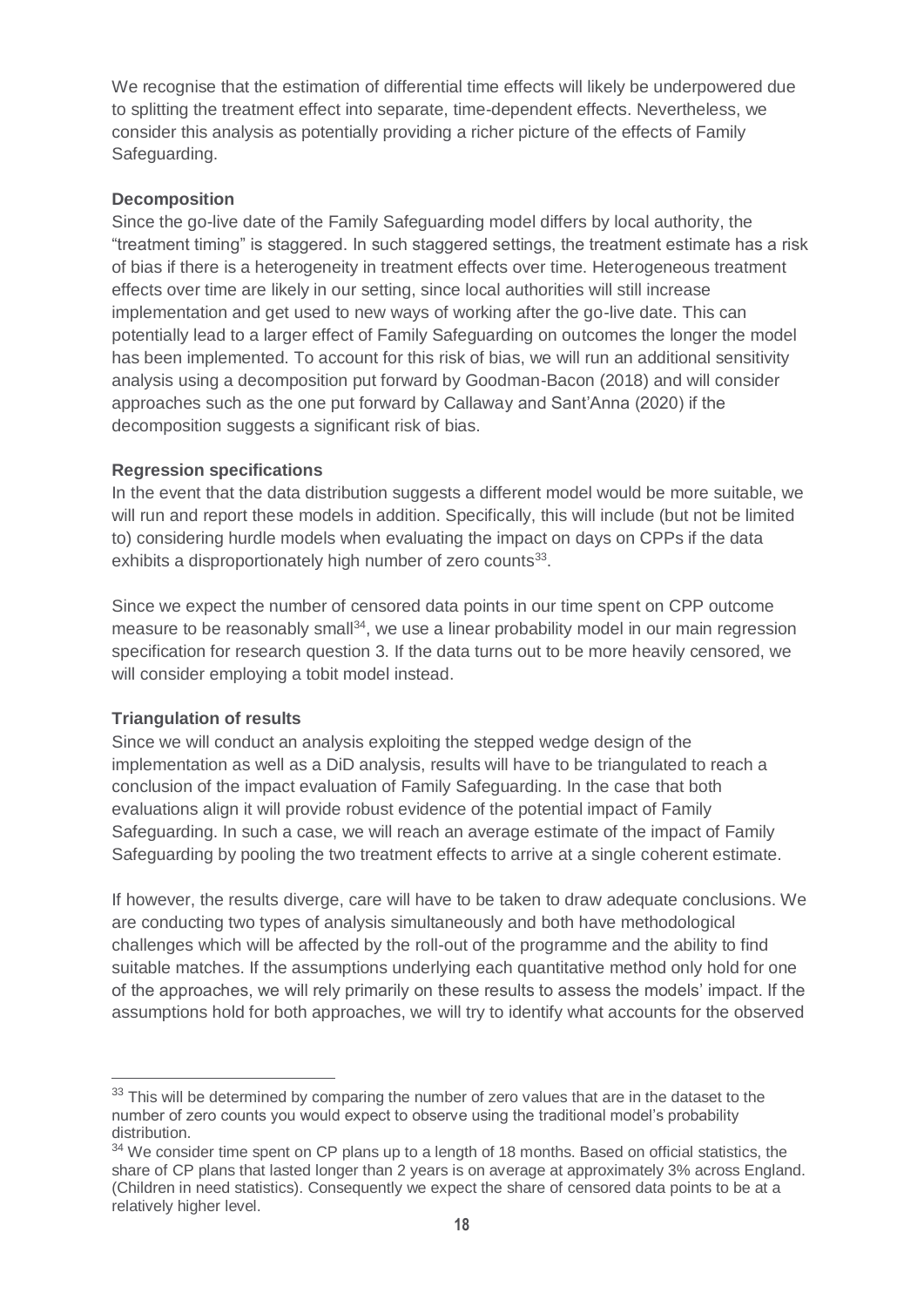differences in results and will take these considerations into account when drawing conclusions.

### <span id="page-18-0"></span>*Cost Benefit Analysis*

#### *Overall approach*

We will evaluate the financial benefits and direct costs to local authorities of implementing the programme. We recognise that there may be other (social) benefits of the programme (e.g. to children who did not come into care) but this will not be the focus of our analysis. We will look at the costs and benefits over the entire observation period and will consider benefits based on our impact evaluation and actual costs, excluding any prerequisites. To quantify the benefits of the Family Safeguarding programme, we will consider the cost savings for a local authority through fewer children coming into care. This will be based on a triangulation of literature and best practices. We will report a benefit cost ratio and the net present social value of the programme.

#### *Benefits*

 $\overline{a}$ 

Our main analysis focuses on the effects of Family Safeguarding on children's social care outcomes. We will triangulate the found treatment effect for the primary outcome from the DiD and stepped-wedge RCT analysis as detailed in the previous section.

The main focus of this analysis will be on any savings or costs realised through a change in the number of children that become looked after (the primary outcome). This will be informed by the coefficient of our primary analysis and average cost estimates per looked after child. Monetised benefits will be calculated as follows:

Total un-monetised benefit per  $LA = average$  treatment effect<sup>35</sup> x average number of children in the sample per year per local authority

Total monetised benefit/LA=  $\sum_{i=0}^5 \quad Total \ unmonetised \ benefit \ * \ Ebenefit/person \ *$ discount factor;

The discount factor will deflate benefits to their corresponding value in the base year. The benefit per person will be determined by triangulating existing research on the savings associated with a child not going into care. This will be based on the weighted average cost of a child going into care by placement type.

We will only compute benefits of the programme if the point estimate of the corresponding regression is statistically significant. Note that this will focus on the savings realised by the (average) number of cases where children that were involved with statutory services did or did not not go on to become looked after due to Family Safeguarding. We will also gauge cost savings in other areas of children's social care measured by the secondary outcomes in our main analysis should the effect estimates be statistically significant.

There are a range of benefits that we will not monetise but that we will take into consideration when discussing the cost effectiveness of the intervention. These include effects on staff workload and wellbeing, outcomes for the wider family network and improved relationships. These benefits will be discussed taking into consideration the findings of the implementation and process evaluation in particular.

<sup>&</sup>lt;sup>35</sup> This is the treatment effect coefficient of the main regression in the primary analysis.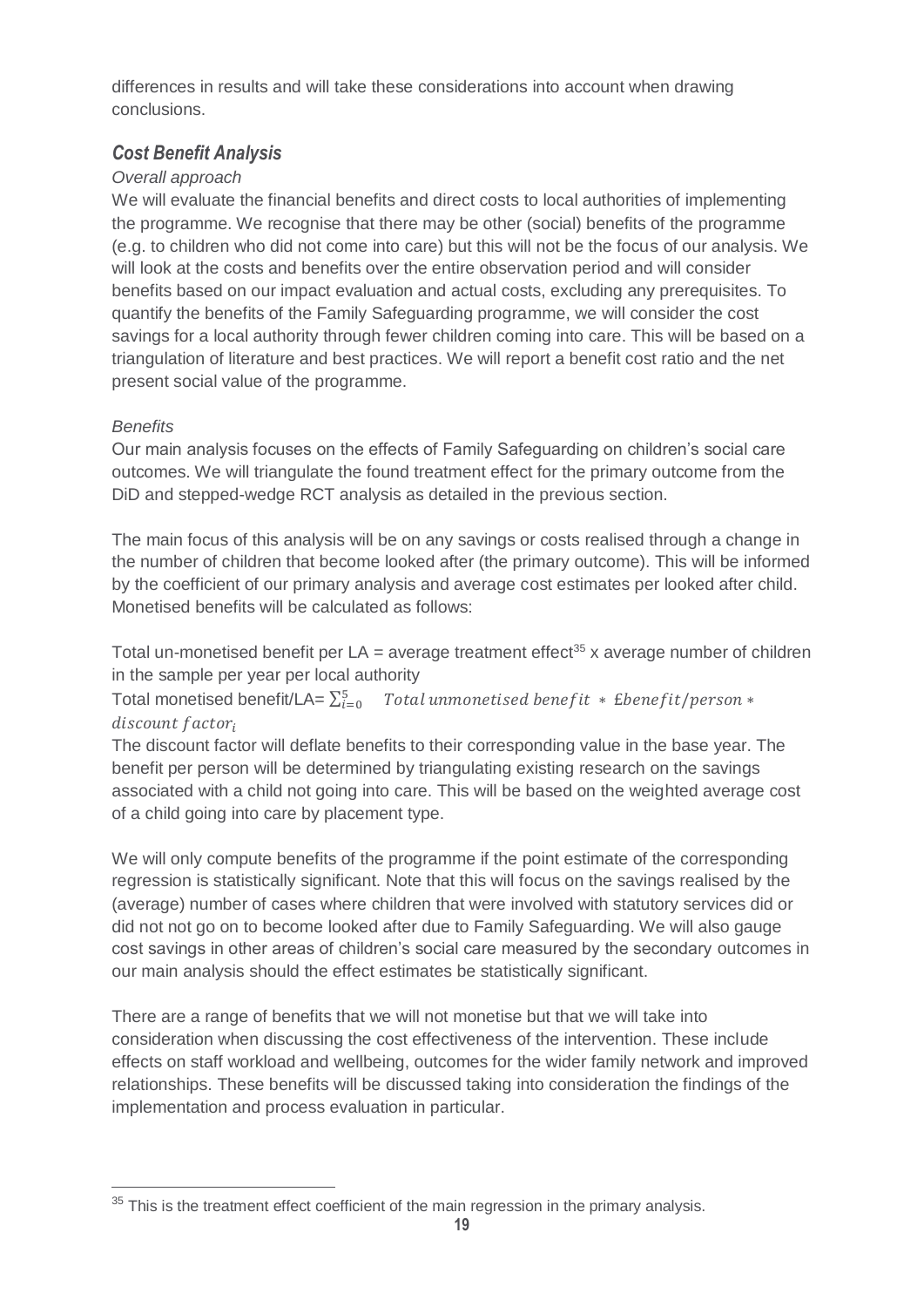#### *Cost components*

To estimate the actual costs of the programme, we will share an online survey with designated leads at all participating local authorities. We will measure the categories below, and where possible identify whether these are prerequisites, start-up (one-off) costs or recurring costs. Where possible we will also identify whether there is overlapping use or prolonged life use of any goods. We will seek to establish actual rather than intended costs, by collecting this data from people involved in the study. However, where this data is not forthcoming, we will need to rely on the forecast or anticipated costs. The cost data will include:

- 1. Personnel cost for the implementation of the programme, i.e. how much local authority staff time is used for delivery of the programme that required backfilling positions or hiring additional staff, and for which staff roles - time required \* average salary for this staff role
- 2. Training costs (both personnel costs<sup>36</sup> and any fees/license costs incurred)
- 3. Programme costs, e.g. fees and costs for programme components
- 4. Facilities, equipment and materials e.g. resources, printed materials, office supplies, computers, software, premises costs
- 5. Potential unintended consequences (e.g. an increase in the number of children on child protection plans, based on the findings of the full analysis) as identified in the logic model
- 6. Other programme inputs or hidden costs

Similar to the monetised benefits, costs will be deflated to the value in the base year. Personnel costs will be estimated by multiplying the number of hours by a typical hourly wage for an employee at the local authority in that role. The final cost estimate will be the sum of all costs listed above, discounted with respect to when they were incurred, averaged across all five local authorities.

We will seek to establish an overall cost of the programme and put the overall cost in context to the provided funding. We will seek to establish actual rather than intended costs, by collecting data directly from people involved in the study. However, where this data is not forthcoming, we will need to rely on the forecast or anticipated costs. This will be based on total cost to local authorities if they were to implement the intervention independently of funding and evaluation.

## <span id="page-19-0"></span>**Timeline**

| <b>Activity</b>                                                                  | <b>Timeframe</b>         |
|----------------------------------------------------------------------------------|--------------------------|
| First LA implements Family Safeguarding                                          | September 2020           |
| Final LA implements Family Safeguarding                                          | April 2022 <sup>37</sup> |
| Observation period for the final participants<br>from the population sample ends | March 2024               |

 $36$  E.g. hiring a trainer or hiring agency staff to cover the staff on training.

<sup>&</sup>lt;sup>37</sup> Estimated date, subject to changes due to the implications of COVID-19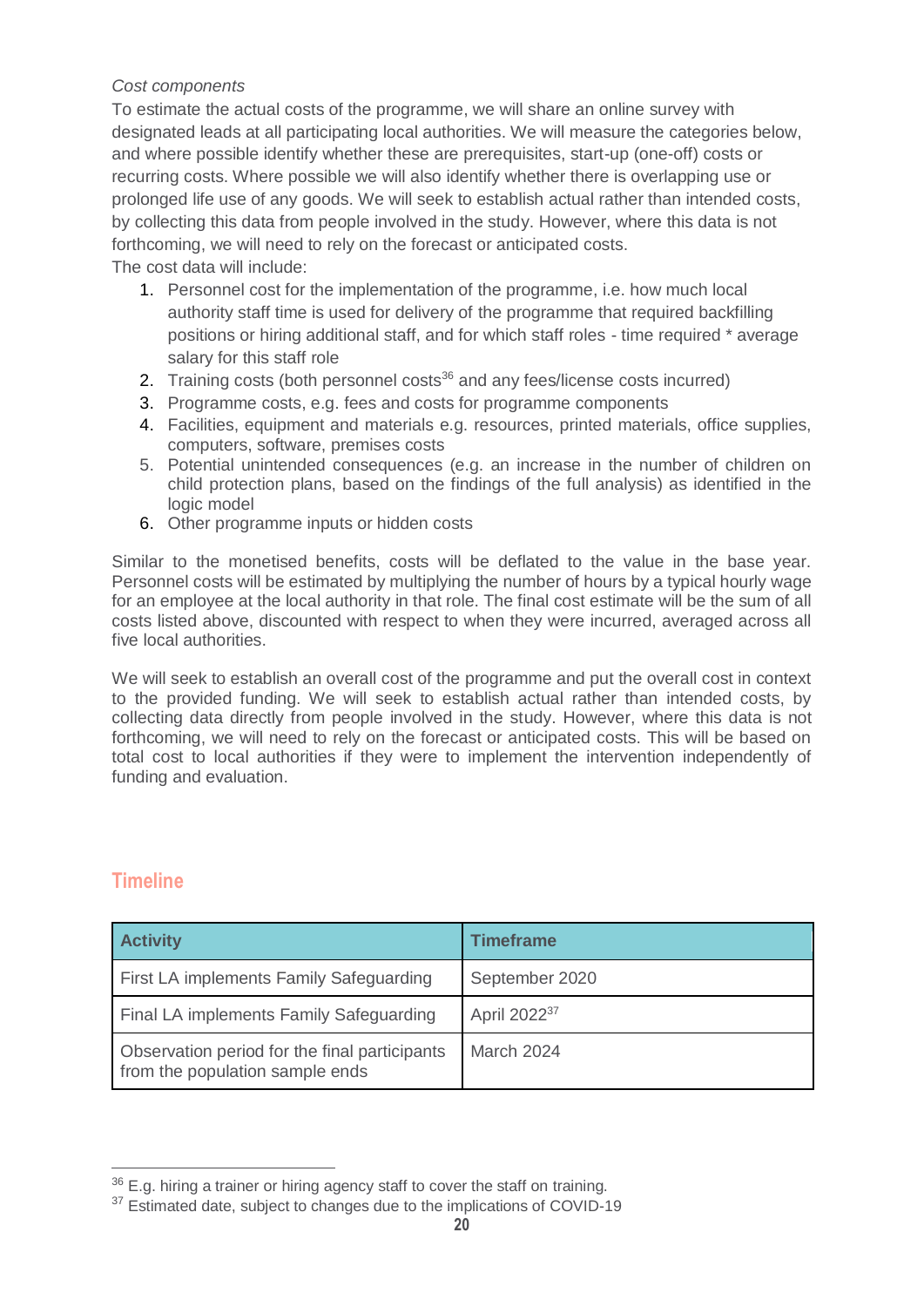| Data collected via ONS <sup>38</sup>                                                 | <b>March 2025</b> |
|--------------------------------------------------------------------------------------|-------------------|
| Analysis (DiD) and triangulation of results<br>between all three strands of analysis | 2025/26           |
| Reporting                                                                            | 2026              |

# **Ethics & Participation**

<span id="page-20-0"></span>We maximise the benefit of the evaluation by providing an additional lens to understand the impact, in particular getting closer to a causal estimate of the impact of Family Safeguarding, which is informative for local authority decision-making as to whether or not to invest in Family Safeguarding. We believe the risk of harm is very low. The data used is administrative data which is collected / created in the course of day to day children's social work, and no further collection of data is required. The analysis does not involve innovative technology, denial of service, large-scale profiling, biometric data, genetic data, data matching, invisible processing, tracking or targeting of individuals for marketing purposes. The outputs will be presented as summary statistics and will be checked for statistical disclosure.

The low risk of harm mostly comes from the possibility of harm if the individual were identified (very unlikely) following a data breach (also very unlikely). We mitigate the risk of a data breach by using the ONS' secure research service (SRS). Data will be stored on the ONS' systems. Access to the data will be limited to the project team at WWCSC; all researchers have undergone rigorous data protection training. It is very unlikely that the data requested will enable re-identification because we only ask for the data necessary to undertake the analysis and this contains no "instant identifiers" (e.g. name, address etc) or "meaningful identifiers" (which would allow matching to other datasets with more information).

The trial protocol has undergone an ethics review by a member of WWCSC's Evaluation Advisory Board.

## **Registration**

<span id="page-20-1"></span>The trial will be pre-registered on OSF (Open Science Framework, [https://osf.io/\)](https://osf.io/) run by the Centre for Open Science [\(https://cos.io/\)](https://cos.io/).

# **Data protection**

<span id="page-20-2"></span>The underlying data used to conduct this analysis consists of administrative data from local authorities in England, five of which are funded by the Department for Education (DfE) to introduce Family Safeguarding as part of the Strengthening Families, Protecting Children programme. This excludes the Trailblazer local authority. All processing activities carried out

<sup>&</sup>lt;sup>38</sup> The DfE's individual-level statistics on the CIN and CLA census become available to researchers with a one year lag, e.g. the statistics on children in need from the April 2020-March 2021 year will be available from March 2022 onwards.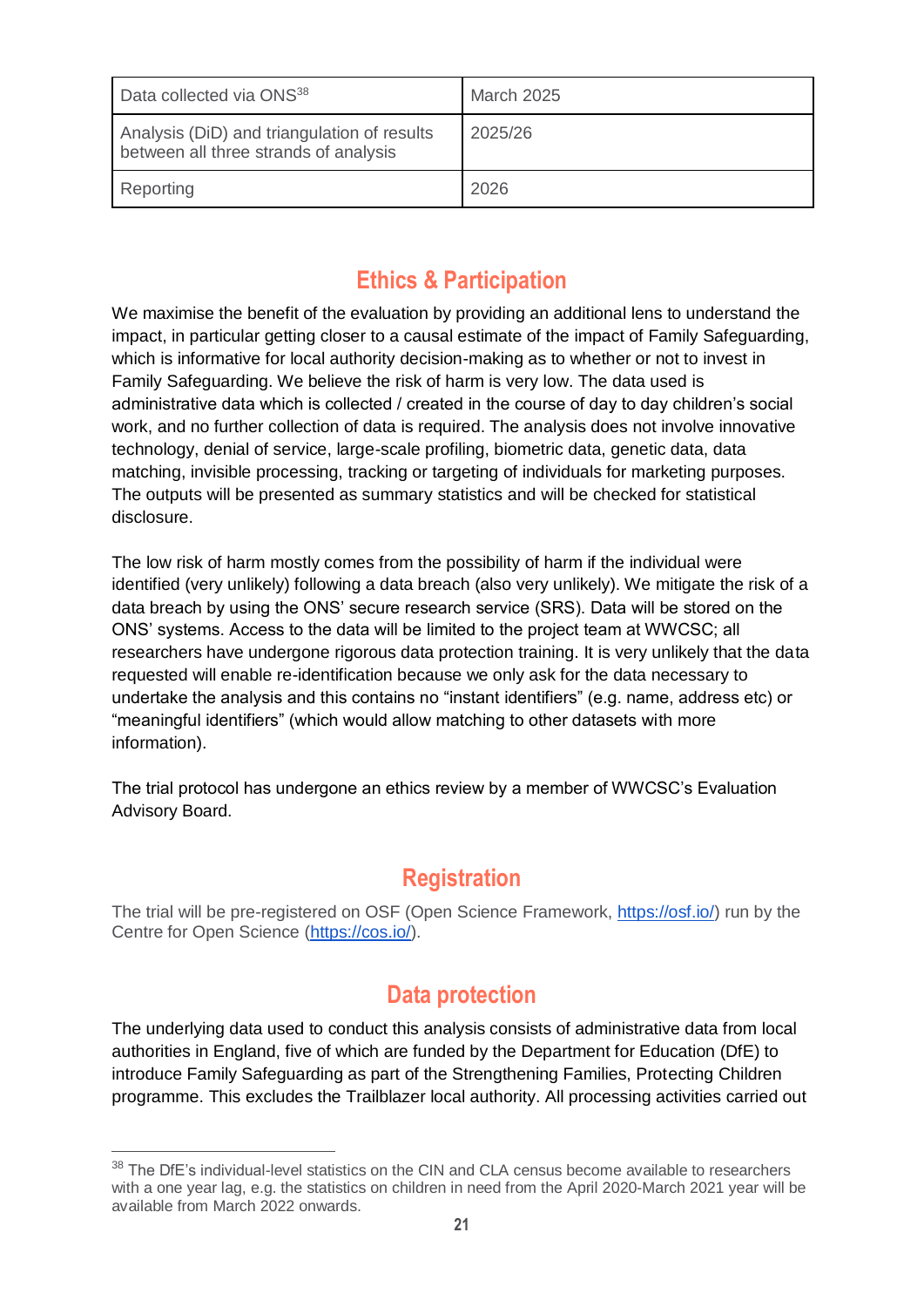to conduct this analysis will abide by the Data Protection Act 2018<sup>39</sup>. We have conducted a full data protection impact assessment (DPIA) and have published a privacy notice on our website<sup>40</sup>.

The data subjects are children who have been referred to children's social care. The personal data processed includes demographic details, and quantitative measures of their children's social care status (e.g. whether or not they become looked after, or are on child protection plans). Special category data is included, specifically ethnicity, and disability status (which we count as health data).

The data is owned by the DfE and will be made available via the ONS' Secure Research Service (SRS)<sup>41</sup>. Data will not be stored on WWCSC systems but on the ONS systems, which are highly secure and controlled by the ONS. Access will only be granted to research team members being part of the wider project team, and who are ONS accredited, and have undergone training and assessment. When access is granted to the ONS accredited researcher the data requested will be transferred to a secure "research instance" within the SRS. This "research instance" of the SRS is the location the data will be housed and used for the duration of the evaluation.

Once the project evaluation has completed the evaluator will request for the data to be moved from the "research instance" in the SRS to the WWCSC data "archive instance" which is also housed in the SRS.

The legal basis for processing the data is legitimate interests - details of how we pass the three part test are contained in the privacy notice linked to above. We are processing special category data on the condition that it is necessary for archiving, scientific, historical research or statistical purposes. This is because processing this special category data will help ensure our research is as accurate and informative as possible

For the purposes of the evaluation DfE and WWCSC are the data controllers, and the ONS are data processors. Data about individuals requested via the ONS secure research service will be pseudo-anonymised. We will not request any 'instant identifiers' (that would allow us to point to an individual in the dataset) or 'meaningful identifiers' (which would allow identifying someone through linking the data to another dataset). The ONS explicitly deidentifies the data, and provides meaningless identifiers that allow tracking individuals over time and linking necessarily data sets provided, but only the ONS would be able to link back to meaningful identifiers (such as the Unique Pupil Number). It is extremely unlikely that any researcher accessing the data would be able to identify any individuals in the data, and no attempts to do so will be conducted.

Prior to any results being extracted from the ONS SRS environment, they undergo checking for statistical disclosure, first by WWCSC staff, then by ONS staff. Further checks will be conducted by WWCSC staff prior to publication of any reports.

<sup>&</sup>lt;sup>39</sup> Information Commissioner's Office, Guide to the General Data Protection Regulation (GDPR). [https://ico.org.uk/for-organisations/guide-to-data-protection/guide-to-the-general-data-protection](https://ico.org.uk/for-organisations/guide-to-data-protection/guide-to-the-general-data-protection-regulation-gdpr/)[regulation-gdpr/](https://ico.org.uk/for-organisations/guide-to-data-protection/guide-to-the-general-data-protection-regulation-gdpr/)

<sup>40</sup> <https://whatworks-csc.org.uk/research-project/family-safeguarding-model-trial-evaluation/>

<sup>&</sup>lt;sup>41</sup> Details of the SRS can be found here:

https://www.ons.gov.uk/aboutus/whatwedo/statistics/requestingstatistics/approvedresearcherscheme